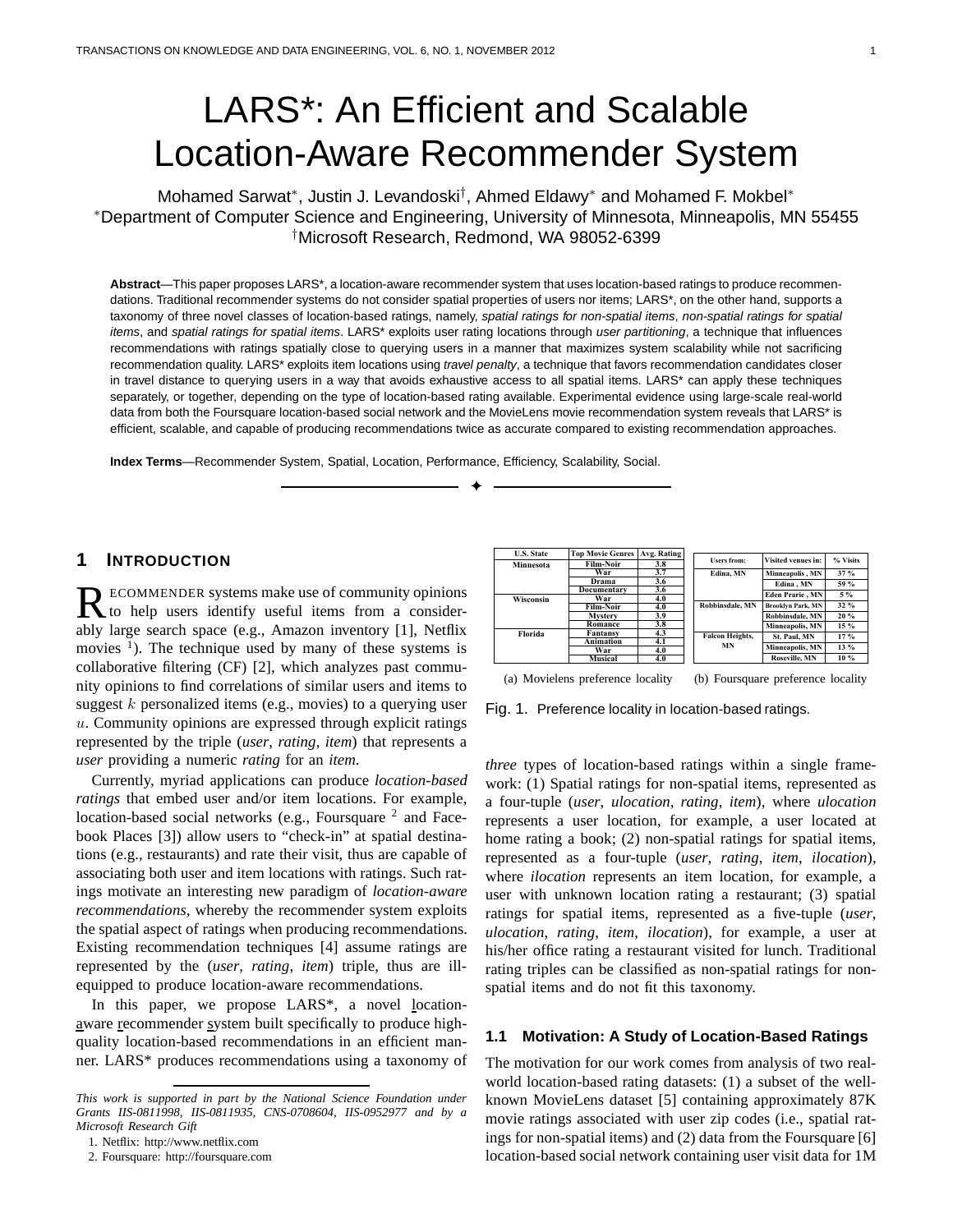users to 643K venues across the United States (i.e., spatial ratings for spatial items). In our analysis we consistently observed two interesting properties that motivate the need for location-aware recommendation techniques.

*Preference locality*. Preference locality suggests users from a spatial region (e.g., neighborhood) prefer items (e.g., movies, destinations) that are manifestly different than items preferred by users from other, even adjacent, regions. Figure 1(a) lists the top-4 movie genres using average MovieLens ratings of users from different U.S. states. While each list is different, the top genres from Florida differ vastly from the others. Florida's list contains three genres ("Fantasy", "Animation", "Musical") not in the other lists. This difference implies movie preferences are unique to specific spatial regions, and confirms previous work from the New York Times [7] that analyzed Netflix user queues across U.S. zip codes and found similar differences. Meanwhile, Figure 1(b) summarizes our observation of preference locality in Foursquare by depicting the visit destinations for users from three *adjacent* Minnesota cities. Each sample exhibits diverse behavior: users from Falcon Heights, MN favor venues in St. Paul, MN (17% of visits) Minneapolis (13%), and Roseville, MN (10%), while users from Robbinsdale, MN prefer venues in Brooklyn Park, MN (32%) and Robbinsdale (20%). Preference locality suggests that recommendations should be influenced by location-based ratings *spatially close* to the user. The intuition is that localization influences recommendation using the unique preferences found within the spatial region containing the user.

*Travel locality*. Our second observation is that, when recommended items are spatial, users tend to travel a limited distance when visiting these venues. We refer to this property as "travel locality." In our analysis of Foursquare data, we observed that 45% of users travel 10 miles or less, while 75% travel 50 miles or less. This observation suggests that spatial items closer in travel distance to a user should be given precedence as recommendation candidates. In other words, a recommendation loses efficacy the further a querying user must travel to visit the destination. Existing recommendation techniques do not consider travel locality, thus may recommend users destinations with burdensome travel distances (e.g., a user in Chicago receiving restaurant recommendations in Seattle).

# **1.2 Our Contribution: LARS\* - A Location-Aware Recommender System**

Like traditional recommender systems, LARS\* suggests  $k$ items personalized for a querying user  $u$ . However, LARS\* is distinct in its ability to produce location-aware recommendations using *each* of the three types of location-based rating within a *single* framework.

LARS\* produces recommendations using *spatial ratings for non-spatial items*, i.e., the tuple (*user*, *ulocation*, *rating*, *item*), by employing a *user partitioning* technique that exploits preference locality. This technique uses an adaptive pyramid structure to partition ratings by their *user location* attribute into spatial regions of varying sizes at different hierarchies. For a querying user located in a region  $R$ , we apply an existing collaborative filtering technique that utilizes only the ratings located in  $R$ . The challenge, however, is to determine whether all regions in the pyramid must be maintained in order to balance two contradicting factors: *scalability* and *locality*. Maintaining a large number of regions increases *locality* (i.e., recommendations unique to smaller spatial regions), yet adversely affects system *scalability* because each region requires storage and maintenance of a collaborative filtering data structure necessary to produce recommendations (i.e., the recommender model). The LARS\* pyramid dynamically adapts to find the right pyramid shape that balances scalability and recommendation locality.

LARS\* produces recommendations using *non-spatial ratings for spatial items*, i.e., the tuple (*user*, *rating*, *item*, *ilocation*), by using *travel penalty*, a technique that exploits travel locality. This technique penalizes recommendation candidates the further they are in travel distance to a querying user. The challenge here is to avoid computing the travel distance for all spatial items to produce the list of  $k$  recommendations, as this will greatly consume system resources. LARS\* addresses this challenge by employing an efficient query processing framework capable of terminating early once it discovers that the list of  $k$  answers cannot be altered by processing more recommendation candidates. To produce recommendations using *spatial ratings for spatial items*, i.e., the tuple (*user*, *ulocation*, *rating*, *item*, *ilocation*) LARS\* employs both the *user partitioning* and *travel penalty* techniques to address the user and item locations associated with the ratings. This is a salient feature of LARS\*, as the two techniques can be used separately, or in concert, depending on the location-based rating type available in the system.

We experimentally evaluate LARS\* using real locationbased ratings from Foursquare [6] and MovieLens [5], along with a generated user workload of both *snapshot* and *continuous* queries. Our experiments show LARS\* is scalable to real large-scale recommendation scenarios. Since we have access to real data, we also evaluate recommendation *quality* by building LARS\* with 80% of the spatial ratings and testing recommendation accuracy with the remaining 20% of the (withheld) ratings. We find LARS\* produces recommendations that are *twice* as accurate (i.e., able to better predict user preferences) compared to traditional collaborative filtering. In summary, the contributions of this paper are as follows:

- We provide a novel classification of three types of location-based ratings not supported by existing recommender systems: *spatial ratings for non-spatial items*, *non-spatial ratings for spatial items*, and *spatial ratings for spatial items*.
- We propose LARS\*, a novel location-aware recommender system capable of using three classes of locationbased ratings. Within LARS\*, we propose: (a) a *user partitioning* technique that exploits user locations in a way that maximizes system scalability while not sacrificing recommendation locality and (b) a *travel penalty* technique that exploits item locations and avoids exhaustively processing all spatial recommendation candidates.
- $LARS*$  distinguishes itself from  $LARS$  [8] in the following points: (1) LARS\* achieves higher locality gain than LARS using a better user partitioning data structure and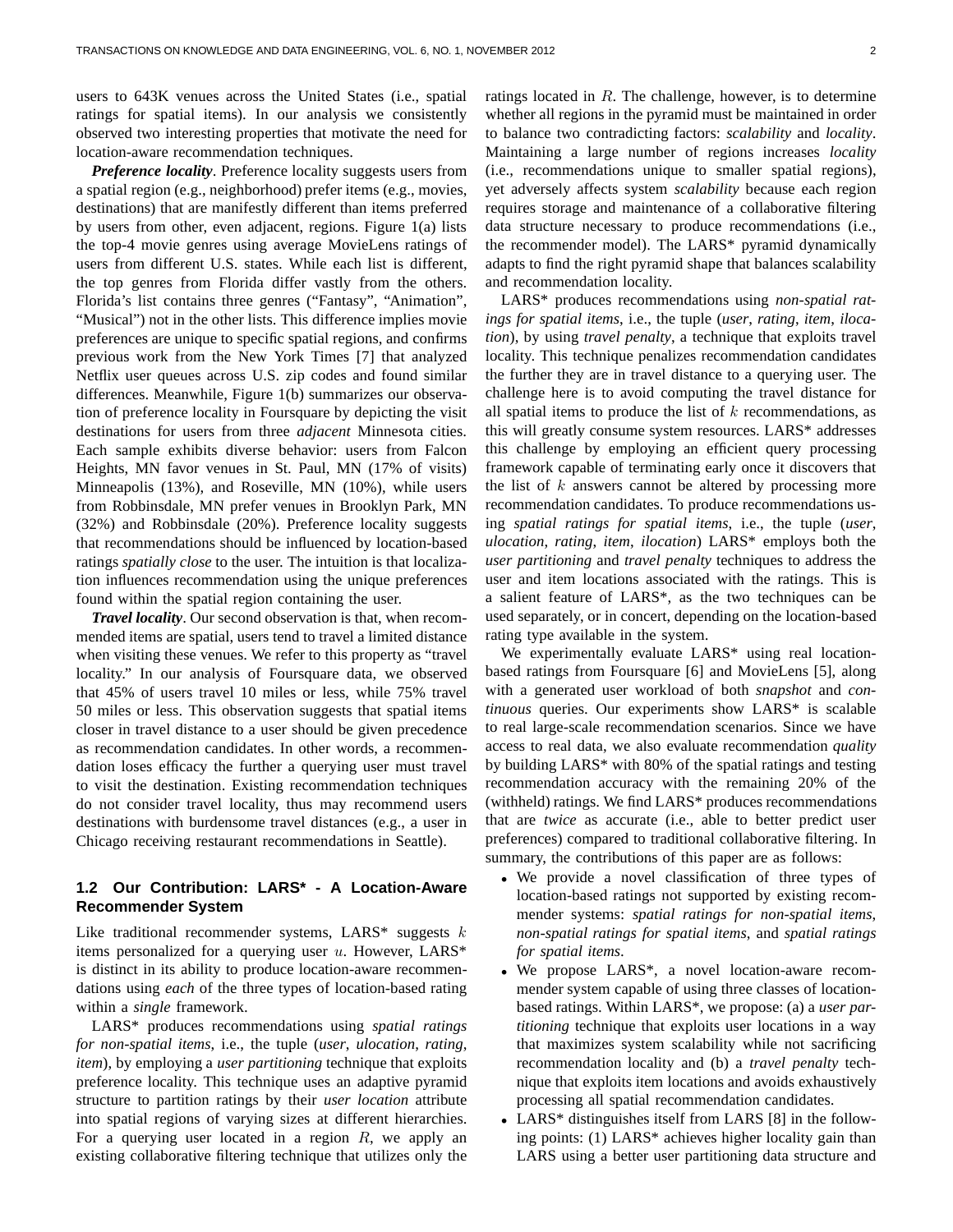

Fig. 2. Item-based CF model generation.

algorithm. (2) LARS\* exhibits a more flexible tradeoff between locality and scalability. (3) LARS\* provides a more efficient way to maintain the user partitioning structure, as opposed to LARS expensive operations.

• We provide experimental evidence that LARS\* scales to large-scale recommendation scenarios and provides better quality recommendations than traditional approaches.

This paper is organized as follows: Section 2 gives an overview of LARS\*. Sections 4, 5, and 6 cover LARS\* recommendation techniques using *spatial ratings for nonspatial items*, *non-spatial ratings for spatial items*, and *spatial ratings for spatial items*, respectively. Section 7 provides experimental analysis. Section 8 covers related work, while Section 9 concludes the paper.

# **2 LARS\* OVERVIEW**

This section provides an overview of LARS\* by discussing the query model and the collaborative filtering method.

#### **2.1 LARS\* Query Model**

Users (or applications) provide LARS\* with a user id  $U$ , numeric limit K, and location  $L$ ; LARS\* then returns K recommended items to the user. LARS\* supports both *snapshot* (i.e., one-time) queries and *continuous* queries, whereby a user subscribes to LARS\* and receives recommendation updates as her location changes. The technique LARS\* uses to produce recommendations depends on the type of location-based rating available in the system. Query processing support for each type of location-based rating is discussed in Sections 4 to 6.

## **2.2 Item-Based Collaborative Filtering**

LARS\* uses item-based collaborative filtering (abbr. CF) as its primary recommendation technique, chosen due to its popularity and widespread adoption in commercial systems (e.g., Amazon [1]). Collaborative filtering (CF) assumes a set of *n* users  $\mathcal{U} = \{u_1, ..., u_n\}$  and a set of *m* items  $\mathcal{I} = \{i_1, ..., i_m\}$ . Each user  $u_j$  expresses opinions about a set of items  $\mathcal{I}_{u_i} \subseteq \mathcal{I}$ . Opinions can be a numeric rating (e.g., the Netflix scale of one to five stars), or unary (e.g., Facebook "check-ins" [3]). Conceptually, ratings are represented as a matrix with users and items as dimensions, as depicted in Figure 2(a). Given a querying user u, CF produces a set of k recommended items  $\mathcal{I}_r \subset \mathcal{I}$  that u is predicted to like the most.

**Phase I: Model Building**. This phase computes a similarity score  $\textit{sim}(i_p, i_q)$  for each pair of objects  $i_p$  and  $i_q$  that have



Fig. 3. Item-based similarity calculation.

at least one common rating by the same user (i.e., co-rated dimensions). Similarity computation is covered below. Using these scores, a model is built that stores for each item  $i \in \mathcal{I}$ , a list  $\mathcal L$  of similar items ordered by a similarity score  $\text{sim}(i_p, i_q)$ , as depicted in Figure 2(b). Building this model is an  $O(\frac{R^2}{U})$  $\frac{R^2}{U}$ process  $[1]$ , where R and U are the number of ratings and users, respectively. It is common to truncate the model by storing, for each list  $\mathcal{L}$ , only the n most similar items with the highest similarity scores [9]. The value of  $n$  is referred to as the *model size* and is usually much less than  $|\mathcal{I}|$ .

**Phase II: Recommendation Generation**. Given a querying user  $u$ , recommendations are produced by computing  $u$ 's predicted rating  $P_{(u,i)}$  for each item i not rated by u [9]:

$$
P_{(u,i)} = \frac{\sum_{l \in \mathcal{L}} sim(i, l) * r_{u,l}}{\sum_{l \in \mathcal{L}} |sim(i, l)|}
$$
(1)

Before this computation, we reduce each similarity list  $\mathcal L$  to contain only items *rated* by user u. The prediction is the sum of  $r_{u,l}$ , a user u's rating for a related item  $l \in \mathcal{L}$  weighted by  $sim(i, l)$ , the similarity of l to candidate item i, then normalized by the sum of similarity scores between  $i$  and  $l$ . The user receives as recommendations the top- $k$  items ranked by  $P_{(u,i)}$ .

**Computing Similarity**. To compute  $\text{sim}(i_p, i_q)$ , we represent each item as a vector in the user-rating space of the rating matrix. For instance, Figure 3 depicts vectors for items  $i_p$  and  $i_q$  from the matrix in Figure 2(a). Many similarity functions have been proposed (e.g., Pearson Correlation, Cosine); we use the Cosine similarity in *LARS\** due to its popularity:

$$
sim(i_p, i_q) = \frac{\vec{i_p} \cdot \vec{i_q}}{\|\vec{i_p}\| \|\vec{i_q}\|}
$$
 (2)

This score is calculated using the vectors' co-rated dimensions, e.g., the Cosine similarity between  $i_p$  and  $i_q$  in Figure 3 is .7 calculated using the circled co-rated dimensions. Cosine distance is useful for numeric ratings (e.g., on a scale [1,5]). For unary ratings, other similarity functions are used (e.g., absolute sum [10]).

While we opt to use item-based CF in this paper, no factors disqualify us from employing other recommendation techniques. For instance, we could easily employ user-based CF [4], that uses correlations between users (instead of items).

# **3 NON-SPATIAL USER RATINGS FOR NON-SPATIAL ITEMS**

The traditional item-based collaborative filtering (CF) method is a special case of LARS\*. CF takes as input the classical rating triplet (*user*, *rating*, *item*) such that neither the user location nor the item location are specified. In such case, LARS\* directly employs the traditional model building phase (Phase-I in section 2) to calculate the similarity scores between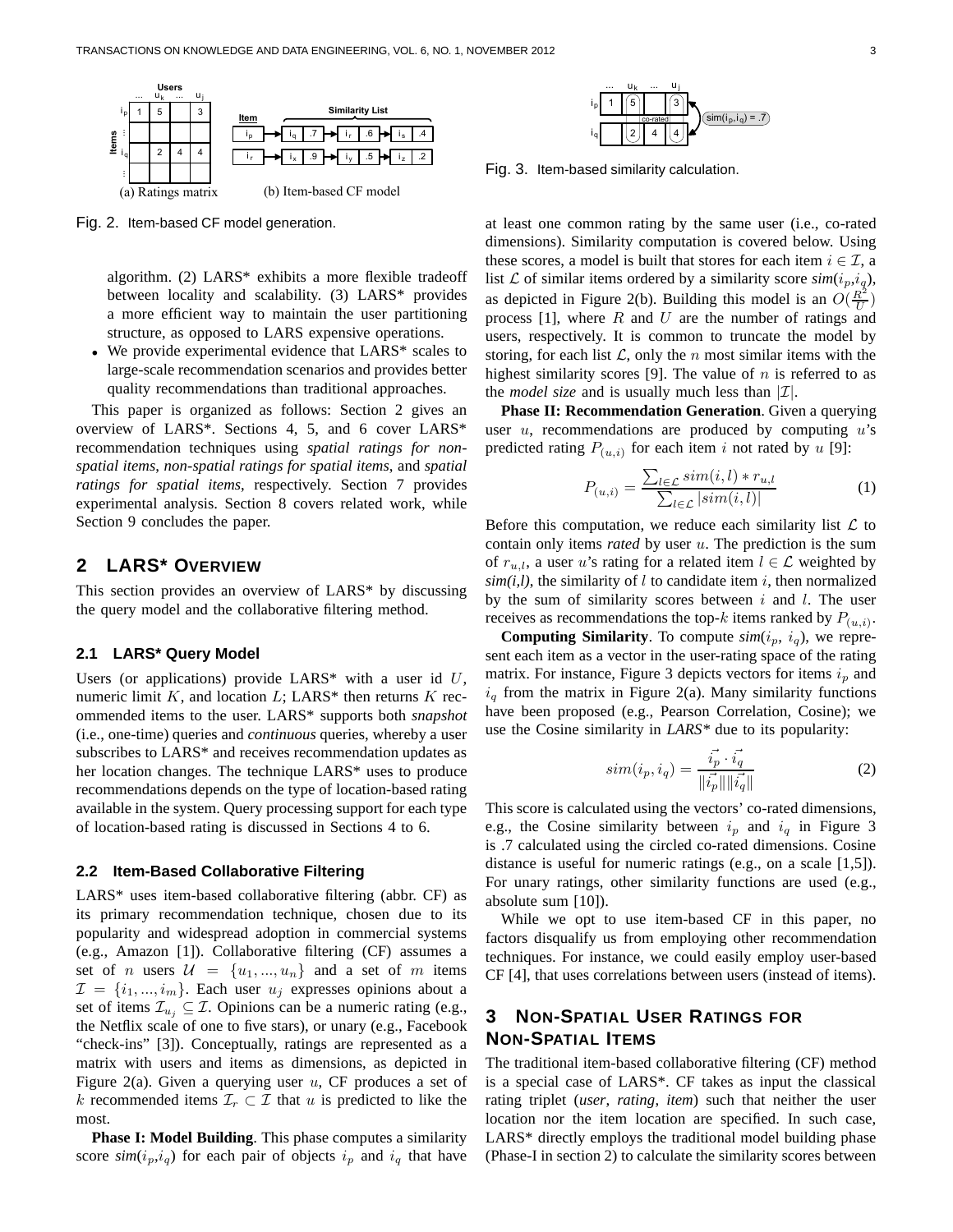

Fig. 4. Pyramid data structure

all items. Moreover, recommendations are produced to the users using the recommendation generation phase (Phase-II in section 2). During the rest of the paper, we explain how LARS\* incorporates either the user spatial location or the item spatial location to serve location-aware recommendations to the system users.

# **4 SPATIAL USER RATINGS FOR NON-SPATIAL ITEMS**

This section describes how LARS\* produces recommendations using spatial ratings for non-spatial items represented by the tuple (*user*, *ulocation*, *rating*, *item*). The idea is to exploit *preference locality*, i.e., the observation that user opinions are spatially unique (based on analysis in Section 1.1). We identify three requirements for producing recommendations using spatial ratings for non-spatial items: (1) *Locality*: recommendations should be influenced by those ratings with user locations spatially close to the querying user location (i.e., in a spatial neighborhood); (2) *Scalability*: the recommendation procedure and data structure should scale up to large number of users; (3) *Influence*: system users should have the ability to control the size of the spatial neighborhood (e.g., city block, zip code, or county) that influences their recommendations.

LARS\* achieves its requirements by employing a *user partitioning* technique that maintains an adaptive pyramid structure, where the shape of the adaptive pyramid is driven by the three goals of *locality*, *scalability*, and *influence*. The idea is to adaptively partition the rating tuples (*user*, *ulocation*, *rating*, *item*) into spatial regions based on the *ulocation* attribute. Then, LARS\* produces recommendations using any existing collaborative filtering method (we use item-based CF) over the remaining three attributes (*user*, *rating*, *item*) of *only* the ratings within the spatial region containing the querying user. We note that ratings can come from users with varying tastes, and that our method only forces collaborative filtering to produce personalized user recommendations based only on ratings restricted to a specific spatial region. In this section, we describe the pyramid structure in Section 4.1, query processing in Section 4.2, and finally data structure maintenance in Section 4.3.



Fig. 5. Example of Items Ratings Statistics Table

#### **4.1 Data Structure**

LARS\* employs a partial *in-memory* pyramid structure [11] (equivalent to a partial quad-tree [12]) as depicted in Figure 4. The pyramid decomposes the space into  $H$  levels (i.e., pyramid height). For a given level h, the space is partitioned into  $4^h$ equal area grid cells. For example, at the pyramid root (level 0), one grid cell represents the entire geographic area, level 1 partitions space into four equi-area cells, and so forth. We represent each cell with a unique identifier *cid*.

A rating may belong to up to  $H$  pyramid cells: one per each pyramid level starting from the lowest maintained grid cell containing the embedded user location up to the root level. To provide a tradeoff between recommendation locality and system scalability, the pyramid data structure maintains three types of cells (see figure 4): (1) Recommendation Model Cell ( $\alpha$ -Cell), (2) Statistics Cell ( $\beta$ -Cell), and (3) Empty Cell ( $\gamma$ -Cell), explained as follows:

**Recommendation Model Cell (**α**-Cell).** Each α-Cell stores an item-based collaborative filtering model built using *only* the spatial ratings with user locations contained in the cell's spatial region. Note that the root cell (level 0) of the pyramid is an  $\alpha$ -Cell and represents a "traditional" (i.e., non-spatial) item-based collaborative filtering model. Moreover, each  $\alpha$ -Cell maintains statistics about all the ratings located within the spatial extents of the cell. Each  $\alpha$ -Cell  $C_p$  maintains a hash table that indexes all items (by their IDs) that have been rated in this cell, named *Items Ratings Statistics Table*. For each indexed item i in the *Items Ratings Statistics Table*, we maintain four parameters; each parameter represent the *number of user ratings* to item i in each of the four children cells (i.e.,  $C_1$ ,  $C_2$ ,  $C_3$ , and  $C_4$ ) of cell  $C_p$ . An example of the maintained parameters is given in Figure 5. Assume that cell  $C_p$  contains ratings for three items  $I_1$ ,  $I_2$ , and  $I_3$ . Figure 5 shows the maintained statistics for each item in cell  $C_p$ . For example, for item  $I_1$ , the number of user ratings located in child cell  $C_1$ ,  $C_2$ ,  $C_3$ , and  $C_4$  is equal to 109, 3200, 14, and 54, respectively. Similarly, the number of user ratings is calculated for items  $I_2$  and  $I_3$ .

**Statistics Cell (** $\beta$ **-Cell).** Like an  $\alpha$ -Cell, a  $\beta$ -Cell maintains statistics (i.e., *items ratings Statistics Table*) about the user/item ratings that are located within the spatial range of the cell. The only difference between an  $\alpha$ -Cell and a  $\beta$ -Cell is that a  $\beta$ -Cell does not maintain a collaborative filtering (CF) model for the user/item ratings lying in its boundaries. In consequence, a  $\beta$ -Cell is a light weight cell such that it incurs less storage than an  $\alpha$ -Cell. In favor of system scalability, LARS\* prefers a  $\beta$ -Cell over an  $\alpha$ -Cell to reduce the total system storage.

**Empty Cell** ( $\gamma$ -Cell). a  $\gamma$ -Cell is a cell that maintains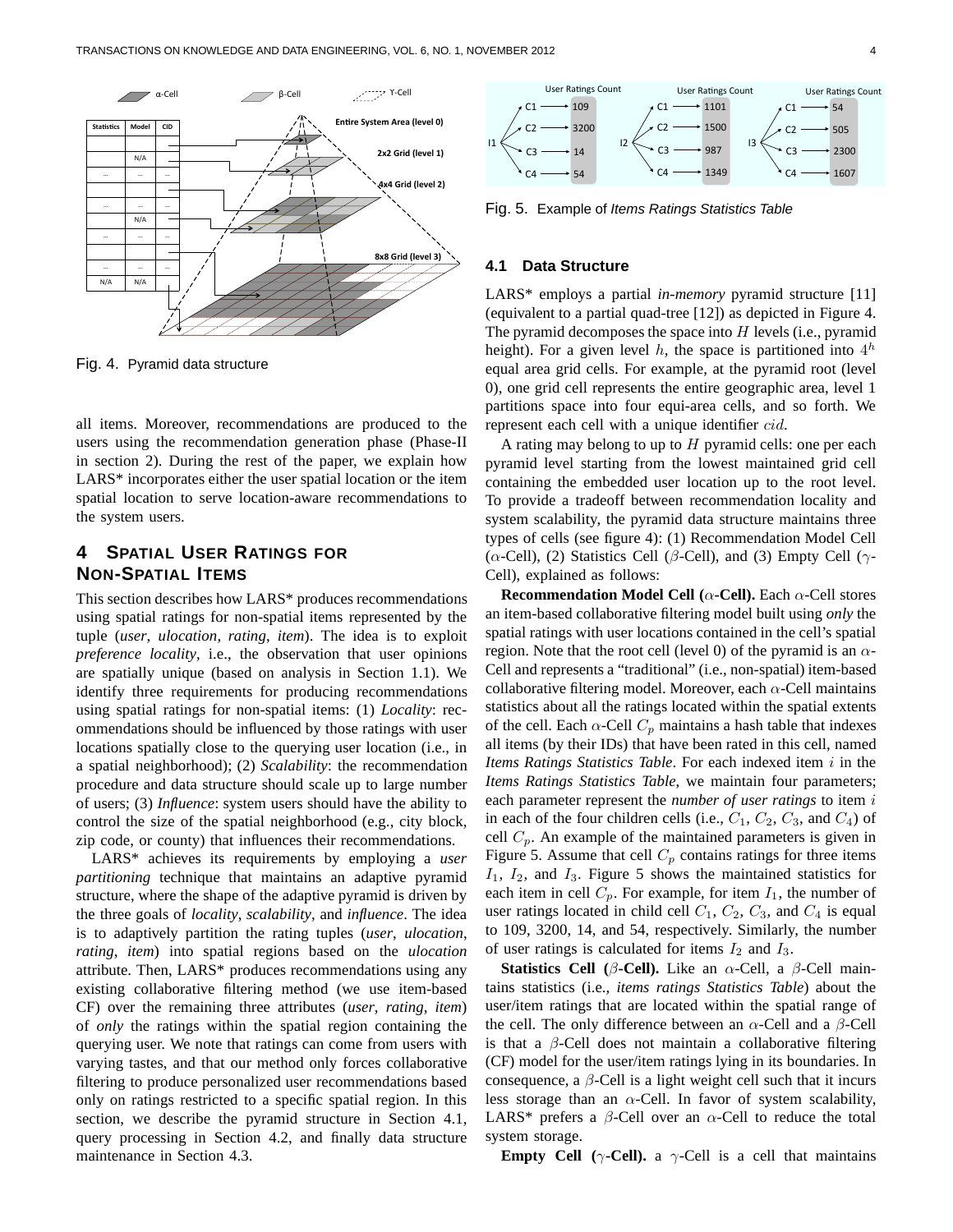neither the statistics nor the recommendation model for the ratings lying within its boundaries. a  $\gamma$ -Cell is the most light weight cell among all cell types as it almost incurs no storage overhead. Note that an  $\alpha$ -Cell can have  $\alpha$ -Cells,  $\beta$ -Cells, or γ-Cells children. Also, a β-Cell can have α-Cells, β-Cells, or  $\gamma$ -Cells children. However, a  $\gamma$ -Cell cannot have any children.

#### 4.1.1 Pyramid structure intuition

An  $\alpha$ -Cell requires the highest storage and maintenance overhead because it maintains a CF model as well as the user/item ratings statistics. On the other hand, an  $\alpha$ -Cell (as opposed to  $\beta$ -Cell and  $\gamma$ -Cell) is the only cell that can be leveraged to answer recommendation queries. A pyramid structure that only contains  $\alpha$ -Cells achieves the highest recommendation locality, and this is why an  $\alpha$ -Cell is considered the highly ranked cell type in LARS\*. a  $β$ -Cell is the secondly ranked cell type as it only maintains statistics about the user/item ratings. The storage and maintenance overhead incurred by a  $\beta$ -Cell is less expensive than an  $\alpha$ -Cell. The statistics maintained at a  $\beta$ -Cell determines whether the children of that cell needs to be maintained as  $\alpha$ -Cells to serve more localized recommendation. Finally, a  $\gamma$ -Cell (lowest ranked cell type) has the least maintenance cost, as neither a CF model nor statistics are maintained for that cell. Moreover, a  $\gamma$ -Cell is a leaf cell in the pyramid.

LARS\* upgrades (downgrades) a cell to a higher (lower) cell rank, based on trade-offs between recommendation locality and system scalability (discussed in Section 4.3). If recommendation locality is preferred over scalability, more  $\alpha$ -Cells are maintained in the pyramid. On the other hand, if scalability is favored over locality, more  $\gamma$ -Cells exist in the pyramid.  $\beta$ -Cells comes as an intermediary stage between  $\alpha$ -Cells and  $\gamma$ -Cells to further increase the recommendation locality whereas the system scalability is not quite affected.

We chose to employ a pyramid as it is a "space-partitioning" structure that is guaranteed to completely cover a given space. For our purposes, "data-partitioning" structures (e.g., R-trees) are less ideal than a "space-partitioning" structure for two main reasons: (1) "data-partitioning" structures index data points, and hence covers only locations that are inserted in them. In other words, "data-partitioning" structures are not guaranteed to completely cover a given space, which is not suitable for queries issued in arbitrary spatial locations. (2) In contrast to "data-partitioning" structures (e.g., R-trees [13]), "space partitioning" structures show better performance for dynamic memory resident data [14], [15], [16].

## 4.1.2 LARS\* versus LARS

Table 1 compares LARS\* against LARS. Like LARS\*, LARS [8] employs a partial pyramid data structure to support spatial user ratings for non-spatial items. LARS is different from LARS\* in the following aspects: (1) As shown in Table 1, LARS\* maintains  $\alpha$ -Cells,  $\beta$ -Cells, and  $\gamma$ -Cells, whereas LARS only maintains  $\alpha$ -Cells and  $\gamma$ -Cells. In other words, LARS either merges or splits a pyramid cell based on a tradeoff between scalability and recommendation locality. LARS\* employs the same tradeoff and further increases the recommendation locality by allowing for more  $\alpha$ -Cells to be

| <b>LARS</b>                                         | $LARS*$        |  |
|-----------------------------------------------------|----------------|--|
| <b>Supported Features</b>                           |                |  |
| Yes                                                 | Yes            |  |
| N <sub>0</sub>                                      | Yes            |  |
| Yes                                                 | Yes            |  |
| Yes                                                 | N <sub>0</sub> |  |
| Yes<br>N <sub>0</sub>                               |                |  |
| <b>Performance Factors</b>                          |                |  |
| $\approx$ 26% higher than LARS<br>Locality          |                |  |
| $\approx$ 5% lower than LARS*<br><b>Storage</b>     |                |  |
| <b>Maintenance</b><br>$\approx$ 38% lower than LARS |                |  |
|                                                     |                |  |

TABLE 1

Comparison between LARS and LARS\*. Detailed experimental evaluation results are provided in section 7.

maintained at lower pyramid levels. (2) As opposed to LARS, LARS\* does not perform a speculative splitting operation to decide whether to maintain more localized CF models. However, LARS maintains extra statistics at each  $\alpha$ -Cell and  $\beta$ -Cell that helps in quickly deciding wether a CF model needs to be maintained at a child cell. (3) As it turns out from Table 1, LARS\* achieves higher recommendation locality than LARS. That is due to the fact that LARS maintains a CF recommendation model in a cell at pyramid level h if and only if a CF model, at its parent cell at level  $h - 1$ , is also maintained. However, LARS\* may maintain an  $\alpha$ -Cell at level h even though its parent cell, at level  $h-1$ , does not maintain a CF model, i.e., the parent cell is a  $\beta$ -Cell. In LARS<sup>\*</sup>, the role of a β-Cell is to keep the *user/item ratings statistics* that are used to quickly decide whether the child cells needs to be  $\gamma$ -Cells or  $\alpha$ -Cells. (4) As given in Table 1, LARS\* incurs more storage overhead than LARS which is explained by the fact that LARS\* maintains additional type of cell, i.e.,  $\beta$ -Cells, whereas LARS only maintains  $\alpha$ -Cells and  $\gamma$ -Cells. In addition, LARS\* may also maintain more  $\alpha$ -Cells than LARS does in order to increase the recommendation locality. (5) Even LARS\* may maintain more  $\alpha$ -Cells than LARS besides the extra statistics maintained at β-Cells, nonetheless LARS\* incurs less maintenance cost. That is due to the fact that LARS\* also reduces the maintenance overhead by avoiding the expensive speculative splitting operation employed by LARS maintenance algorithm. Instead, LARS\* employs the *user/item ratings statistics* maintained at either a  $\beta$ -Cell or an  $\alpha$ -Cell to quickly decide whether the cell children need to maintain a CF model (i.e., upgraded to  $\alpha$ -Cells), just needs to maintain the statistics (i.e., become  $\beta$ -Cells), or perhaps downgraded to  $\gamma$ -Cells.

#### **4.2 Query Processing**

Given a recommendation query (as described in Section 2.1) with user location  $L$  and a limit  $K$ , LARS\* performs two query processing steps: (1) The user location  $L$  is used to find the lowest maintained  $\alpha$ -Cell C in the adaptive pyramid that contains L. This is done by hashing the user location to retrieve the cell at the lowest level of the pyramid. If an  $\alpha$ -Cell is not maintained at the lowest level, we return the nearest maintained ancestor  $\alpha$ -Cell. (2) The top-k recommended items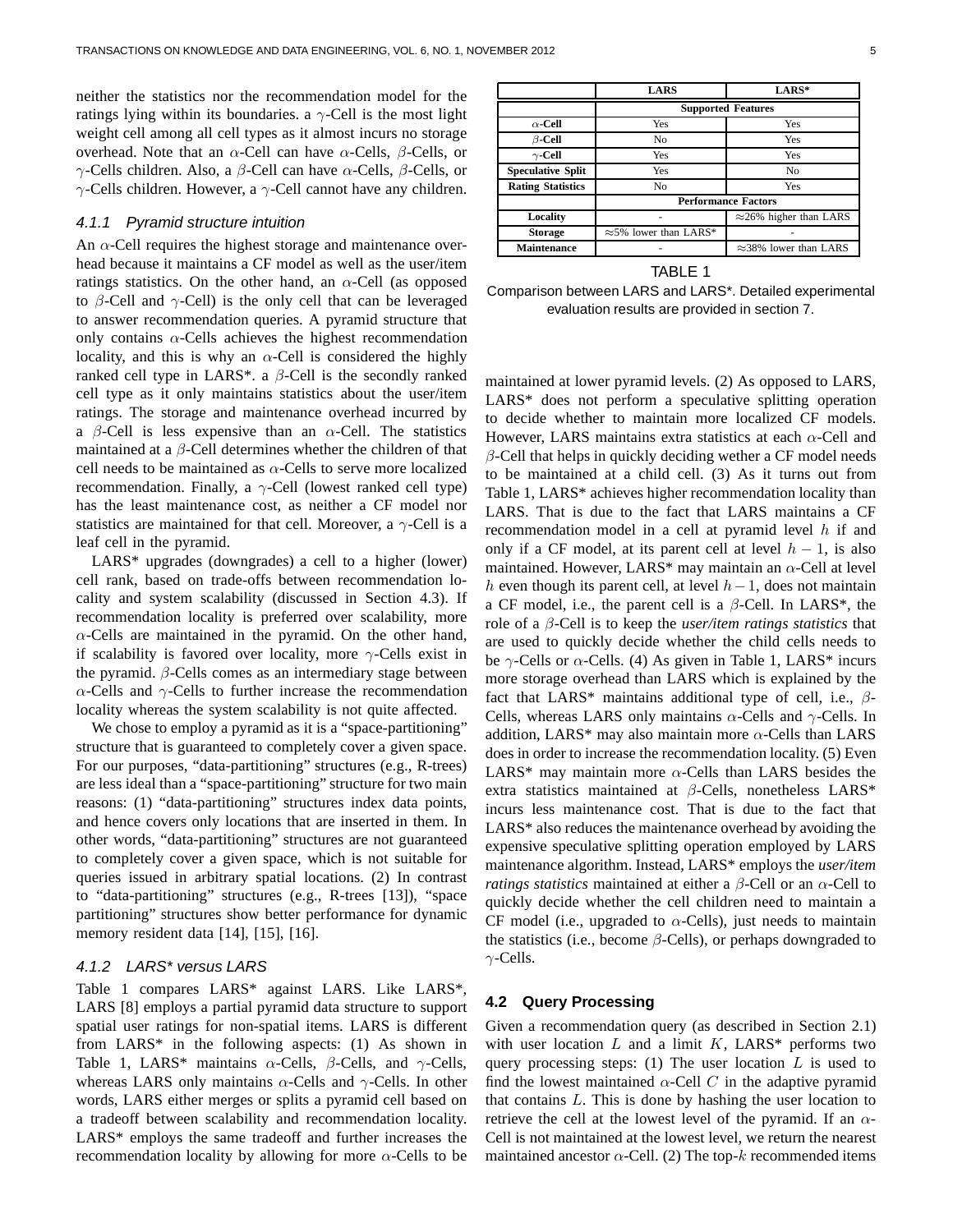are generated using the item-based collaborative filtering technique (covered in Section 2.2) using the model stored at C. As mentioned earlier, the model in C is built using *only* the spatial ratings associated with user locations within C.

In addition to traditional recommendation queries (i.e., snapshot queries), LARS\* also supports continuous queries and can account for the *influence* requirement as follows.

**Continuous queries.** LARS\* evaluates a continuous query in full once it is issued, and sends recommendations back to a user  $U$  as an initial answer. LARS\* then monitors the movement of  $U$  using her location updates. As long as  $U$  does not cross the boundary of her current grid cell, LARS\* does nothing as the initial answer is still valid. Once U crosses a cell boundary, LARS\* reevaluates the recommendation query for the new cell only if the new cell is an  $\alpha$ -Cell. In case the new cell is an  $\alpha$ -Cell, LARS\* only sends incremental updates [16] to the last reported answer. Like snapshot queries, if a cell at level  $h$  is not maintained, the query is temporarily transferred higher in the pyramid to the nearest maintained ancestor  $\alpha$ -Cell. Note that since higher-level cells maintain larger spatial regions, the continuous query will cross spatial boundaries less often, reducing the amount of recommendation updates.

**Influence level**. LARS\* addresses the *influence* requirement by allowing querying users to specify an optional *influence level* (in addition to location  $L$  and limit  $K$ ) that controls the size of the spatial neighborhood used to influence their recommendations. An influence level  $I$  maps to a pyramid level and acts much like a "zoom" level in Google or Bing maps (e.g., city block, neighborhood, entire city). The level I instructs LARS\* to process the recommendation query starting from the grid  $\alpha$ -Cell containing the querying user location at level I, instead of the lowest maintained grid  $\alpha$ -Cell (the default). An influence level of zero forces LARS\* to use the root cell of the pyramid, and thus act as a traditional (nonspatial) collaborative filtering recommender system.

#### **4.3 Data Structure Maintenance**

This section describes building and maintaining the pyramid data structure. Initially, to build the pyramid, all location-based ratings currently in the system are used to build a *complete pyramid* of height H, such that all cells in all H levels are  $\alpha$ -Cells and contain ratings statistics and a collaborative filtering model. The initial height  $H$  is chosen according to the level of *locality* desired, where the cells in the lowest pyramid level represent the most localized regions. After this initial build, we invoke a *cell type maintenance* step that scans all cells starting from the lowest level  $h$  and downgrades cell types to either ( $\beta$ -Cell or  $\gamma$ -Cell) if necessary (cell type switching is discussed in Section 4.5.2). We note that while the original partial pyramid [11] was concerned with spatial queries over static data, it did not address pyramid maintenance.

## **4.4 Main Idea**

As time goes by, new users, ratings, and items will be added to the system. This new data will both increase the size of the collaborative filtering models maintained in the pyramid cells, as well as alter recommendations produced from each cell.

#### **Algorithm 1** Pyramid maintenance algorithm

|     | 1: /* Called after cell C receives $N\%$ new ratings */                                 |
|-----|-----------------------------------------------------------------------------------------|
|     | 2: Function PyramidMaintenance (Cell $C$ , Level $h$ )                                  |
|     | 3: /* Step I: Statistics Maintenance*/                                                  |
|     | 4: Maintain cell $C$ statistics                                                         |
|     | 5: /*Step II: Model Rebuild */                                                          |
|     | 6: if (Cell C is an $\alpha$ -Cell) then                                                |
|     | 7:<br>Rebuild item-based collaborative filtering model for cell C                       |
|     | $8:$ end if                                                                             |
|     | 9: /*Step III: Cell Child Quadrant Maintenance */                                       |
|     | 10: if (C children quadrant q cells are $\alpha$ -Cells) then                           |
| 11: | CheckDownGradeToSCells $(q, C)$ /* covered in Section 4.5.2 */                          |
|     | 12: else if (C children quadrant q cells are $\gamma$ -Cells) then                      |
| 13: | CheckUpGradeToSCells(q, C)                                                              |
|     | $14:$ else                                                                              |
| 15: | is Switched To Mcells $\leftarrow$ Check Up Grade To MCells $(q, C)$ /* covered in Sec- |
|     | tion 4.5.3 $*$ /                                                                        |
| 16: | if (isSwitchedToMcells is False) then                                                   |
| 17: | CheckDownGradeToECells $(q, C)$                                                         |
| 18: | end if                                                                                  |
| 19: | end if                                                                                  |
|     | $20:$ return                                                                            |

To account for these changes, LARS\* performs maintenance on a cell-by-cell basis. Maintenance is triggered for a cell C once it receives  $N\%$  new ratings; the percentage is computed from the number of existing ratings in  $C$ . We do this because an appealing quality of collaborative filtering is that as a model matures (i.e., more data is used to build the model), more updates are needed to significantly change the top- $k$ recommendations produced from it [17]. Thus, maintenance is needed less often.

We note the following features of pyramid maintenance: (1) Maintenance can be performed completely offline, i.e., LARS\* can continue to produce recommendations using the "old" pyramid cells while part of the pyramid is being updated; (2) maintenance does not entail rebuilding the whole pyramid at once, instead, only one cell is rebuilt at a time; (3) maintenance is performed only after  $N\%$  new ratings are added to a pyramid cell, meaning maintenance will be amortized over many operations.

#### **4.5 Maintenance Algorithm**

Algorithm 1 provides the pseudocode for the LARS\* maintenance algorithm. The algorithm takes as input a pyramid cell C and level h, and includes three main steps: *Statistics Maintenance*, *Model Rebuild* and *Cell Child Quadrant Maintenance*, explained below.

**Step I: Statistics Maintenance.** The first step (line 4) is to maintain the *Items Ratings Statistics Table*. The maintained statistics are necessary for cell type switching decision, especially when new location-based ratings enter the system. As the *items ratings statistics table* is implemented using a hash table, then it can be queried and maintained in  $O(1)$  time, requiring  $O(|I_C|)$  space such that  $I_C$  is the set of all items rated at cell C and  $|I_C|$  is the total number of items in  $I_C$ .

**Step II: Model Rebuild.** The second step is to rebuild the item-based collaborative filtering  $(CF)$  model for a cell  $C$ , as described in Section 2.2 (line 7). The model is rebuilt at cell C only if cell C is an  $\alpha$ -Cell, otherwise ( $\beta$ -Cell or  $\gamma$ -Cell) no CF recommendation model is maintained, and hence the model rebuild step does not apply Rebuilding the CF model is necessary to allow the model to "evolve" as new location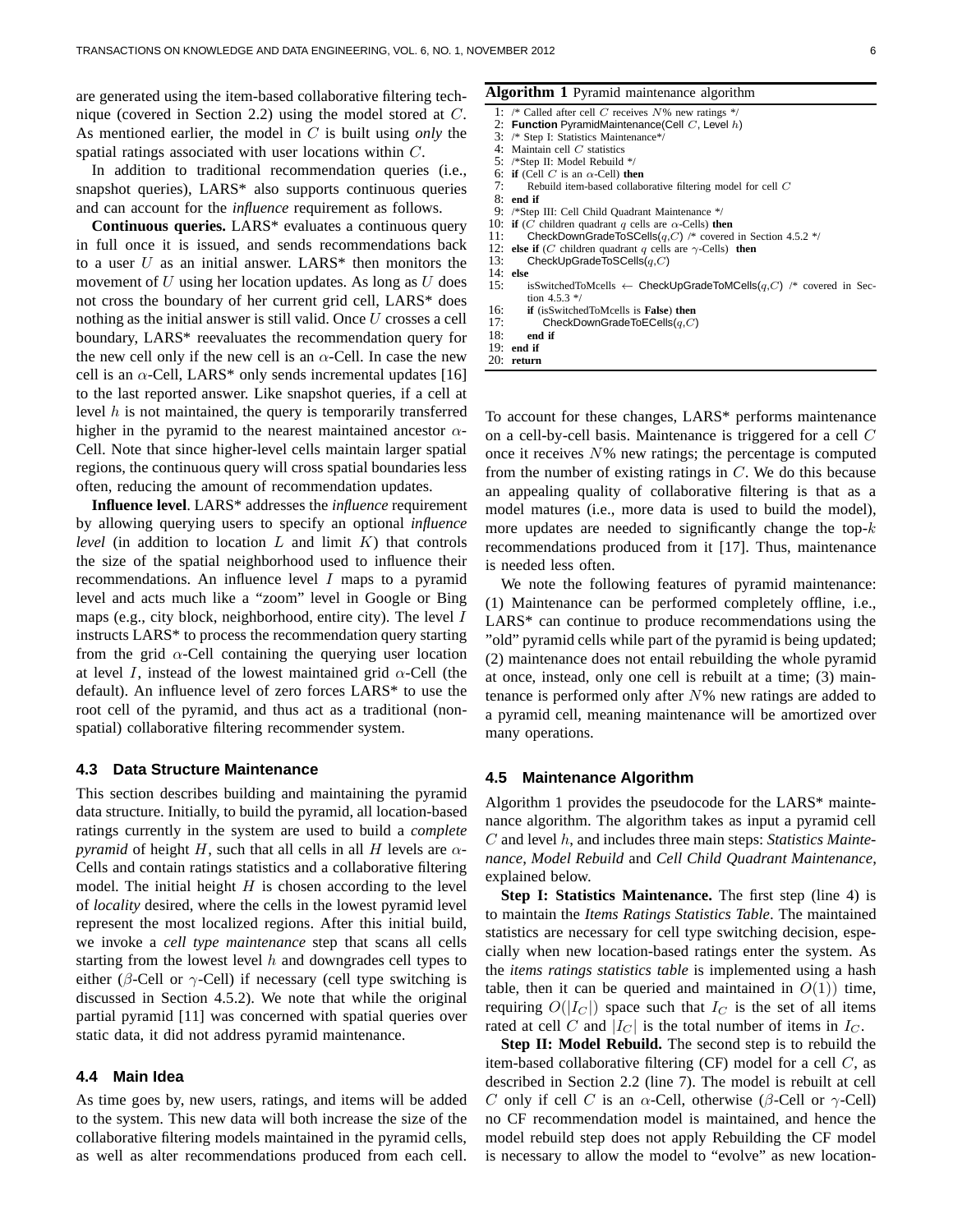based ratings enter the system (e.g., accounting for new items, ratings, or users). Given the cost of building the item-based CF model is  $O(\frac{R^2}{U})$  $\frac{R^2}{U}$ ) (per Section 2.2), the cost of the model rebuild for a cell C at level h is  $\frac{(R/4^h)^2}{(H/4^h)}$  $\frac{(R/4^h)^2}{(U/4^h)} = \frac{R^2}{4^h l}$  $\frac{R^2}{4^hU}$ , assuming ratings and users are uniformly distributed.

**Step III: Cell Child Quadrant Maintenance.** LARS\* invokes a maintenance step that may decide whether cell C child quadrant need to be switched to a different cell type based on trade-offs between *scalability* and *locality*. The algorithm first checks if cell C child quadrant q at level  $h+1$  is of type  $\alpha$ -Cell (line 10). If that case holds, LARS\* considers quadrant q cells as candidates to be downgraded to  $\beta$ -Cells (calling function *CheckDownGradeToSCells* on line 11). We provide details of the *Downgrade* α*-Cells to* β*-Cells* operation in Section 4.5.2. On the other hand, if  $C$  have a child quadrant of type  $\gamma$ -Cells at level  $h + 1$  (line 12), LARS\* considers upgrading cell C four children cells at level  $h + 1$  to  $\beta$ -Cells (calling function *CheckUpGradeToSCells* on line 13). The *Updgrade From E to* β*-Cells* operation is covered in Section 4.5.4. However, if C have a child quadrant of type  $\beta$ -Cells at level  $h+1$  (line 12), LARS\* first considers upgrading cell C four children cells at level  $h + 1$  from  $\beta$ -Cells to  $\alpha$ -Cells (calling function *CheckUpGradeToMCells* on line 15). If the children cells are not switched to  $\alpha$ -Cells, LARS\* then considers downgrading them to  $\gamma$ -Cells (calling function *CheckDownGradeToECells* on line 17). Cell Type switching operations are performed completely in quadrants (i.e., four equi-area cells with the same parent). We made this decision for simplicity in maintaining the partial pyramid.

#### 4.5.1 Recommendation Locality

In this section, we explain the notion of locality in recommendation that is essential to understand the cell type switching (upgrade/downgrade) operations highlighted in the Pyramid-Maintenance algorithm (algorithm 1). We use the following example to give the intuition behind recommendation locality. **Running Example.** Figure 6 depicts a two-levels pyramid in which  $C_p$  is the root cell and its children cells are  $C_1$ ,  $C_2$ ,  $C_3$ , and  $C_4$ . In the example, we assume eight users  $(U_1, U_2, ...,$ and  $U_8$ ) have rated eight different items  $(I_1, I_2, ...,$  and  $I_8)$ . Figure 6(b) gives the spatial distributions of users  $U_1$ ,  $U_2$ ,  $U_3$ ,  $U_4$ ,  $U_5$ ,  $U_6$ ,  $U_7$ , and  $U_8$  as well as the items that each user rated.

**Intuition.** Consider the example given in Figure 6. In cell  $C_p$ , users  $U_2$  and  $U_5$  that belongs to the child cell  $C_2$  have both rated items  $I_2$  and  $I_5$ . In that case, the similarity score between items  $I_2$  and  $I_5$  in the item-based collaborative filtering CF model built at cell  $C_2$  is exactly the same as the one in the CF model built at cell  $C_p$ . The last phenomenon happened because items (i.e.,  $I_2$  and  $I_5$ ) have been rated by mostly users located in the same child cell, and hence the recommendation model at the parent cell will not be different from the model at the children cells. In this case, if the CF model at  $C_2$  is not maintained, LARS\* does not lose recommendation locality at all.

The opposite case happens when an item is rated by users located in different pyramid cells (spatially skewed). For example, item  $I_4$  is rated by users  $U_2$ ,  $U_4$ , and  $U_7$  in three

| Parameter  | <b>Description</b>                                                                                                                                                               |  |  |  |
|------------|----------------------------------------------------------------------------------------------------------------------------------------------------------------------------------|--|--|--|
| $RP_{c,i}$ | The set of user pairs that co-rated item $i$ in cell $c$                                                                                                                         |  |  |  |
| $RS_{c,i}$ | The set of user pairs that co-rated item $i$ in cell $c$ such that each<br>pair of users $\langle u_1, u_2 \rangle \in S_{c,i}$ are not located in the same child<br>cell of $c$ |  |  |  |
| $LG_{c,i}$ | The degree of locality lost for item $i$ from downgrading the four<br>children of cell c to $\beta$ -Cells, such that $0 \le LG_{c,i} \le 1$                                     |  |  |  |
| $LG_c$     | The amount of locality lost by downgrading cell $c$ four children<br>cells to $\beta$ -Cells ( $0 \le LG_c \le 1$ )                                                              |  |  |  |
|            |                                                                                                                                                                                  |  |  |  |

Summary of Mathematical Notations.

different cells  $(C_2, C_3, \text{ and } C_4)$ . In this case,  $U_2, U_4$ , and  $U_7$ are spatially skewed. Hence, the similarity score between item  $I_4$  and other items at the children cells is different from the similarity score calculated at the parent cell  $C_p$  because not all users that have rated item  $I_4$  exist in the same child cell. Based on that, we observe the following:

*Observation 1:* The more the user/item ratings in a parent cell  $C$  are geographically skewed, the higher the locality gained from building the item-based CF model at the four children cells.

The amount of locality gained/lost by maintaining the child cells of a given pyramid cell depends on whether the CF models at the child cells are similar to the CF model built at the parent cell. In other words, LARS\* loses locality if the child cells are not maintained even though the CF model at these cells produce different recommendations than the CF model at the parent cell. LARS\* leverages Observation 1 to determine the amount of locality gained/lost due to maintaining an itembased CF model at the four children. LARS\* calculates the locality loss/gain as follows:

**Locality Loss/Gain.** Table 2 gives the main mathematical notions used in calculating the recommendation locality loss/gain. First, the *Item Ratings Pairs Set*  $(RP_{c,i})$  is defined as the set of all possible pairs of users that rated item  $i$ in cell  $c$ . For example, in figure  $6(c)$  the item ratings pairs set for item  $I_7$  in cell  $C_p$  ( $RP_{C_p, I_7}$ ) has three elements (i.e.,  $RP_{C_p,I_7} = {\langle U_3, U_6 \rangle, \langle U_3, U_7 \rangle, \langle U_6, U_7 \rangle}$ ) as only users  $U_1$ and  $U_7$  have rated item  $I_1$ . Similarly,  $RP_{C_p, I_2}$  is equal to  $\{\langle U_6, U_7 \rangle\}$  (i.e., Users  $U_2$  and  $U_5$  have rated item  $I_2$ ).

For each item, we define the *Skewed Item Ratings Set*  $(RS_{c,i})$  as the total number of user pairs in cell c that rated item i such that each pair of users  $\in RS_{c,i}$  do not exist in the same child cell of  $c$ . For example, in Figure  $6(c)$ , the skewed item ratings set for item  $I_2$  in cell  $C_p$  ( $RS_{C_P, I_2}$ ) is  $\emptyset$  as all users that rated  $I_2$ , i.e.,  $U_2$  and  $U_5$  are collocated in the same child cell  $C_2$ . For  $I_4$ , the skewed item ratings set  $RS_{C_P, I_2} = {\langle U_2, U_7 \rangle, \langle U_2, U_4 \rangle, \langle U_4, U_7 \rangle}$  as all users that rated item  $I_2$  are located in different child cells, i.e.,  $U_2$  at  $C_2$ ,  $U_4$ at  $C_4$ , and  $U_7$  at  $C_3$ .

Given the aforementioned parameters, we calculate *Item Locality Loss (* $LG_{c,i}$ *)* for each item, as follows:

# *Definition 1:* **Item Locality Loss**  $(LG_{c,i})$

 $LG_{c,i}$  is defined as the degree of locality lost for item i from downgrading the four children of cell  $c$  to  $\beta$ -Cells, such that  $0 \le LG_{c,i} \le 1$ .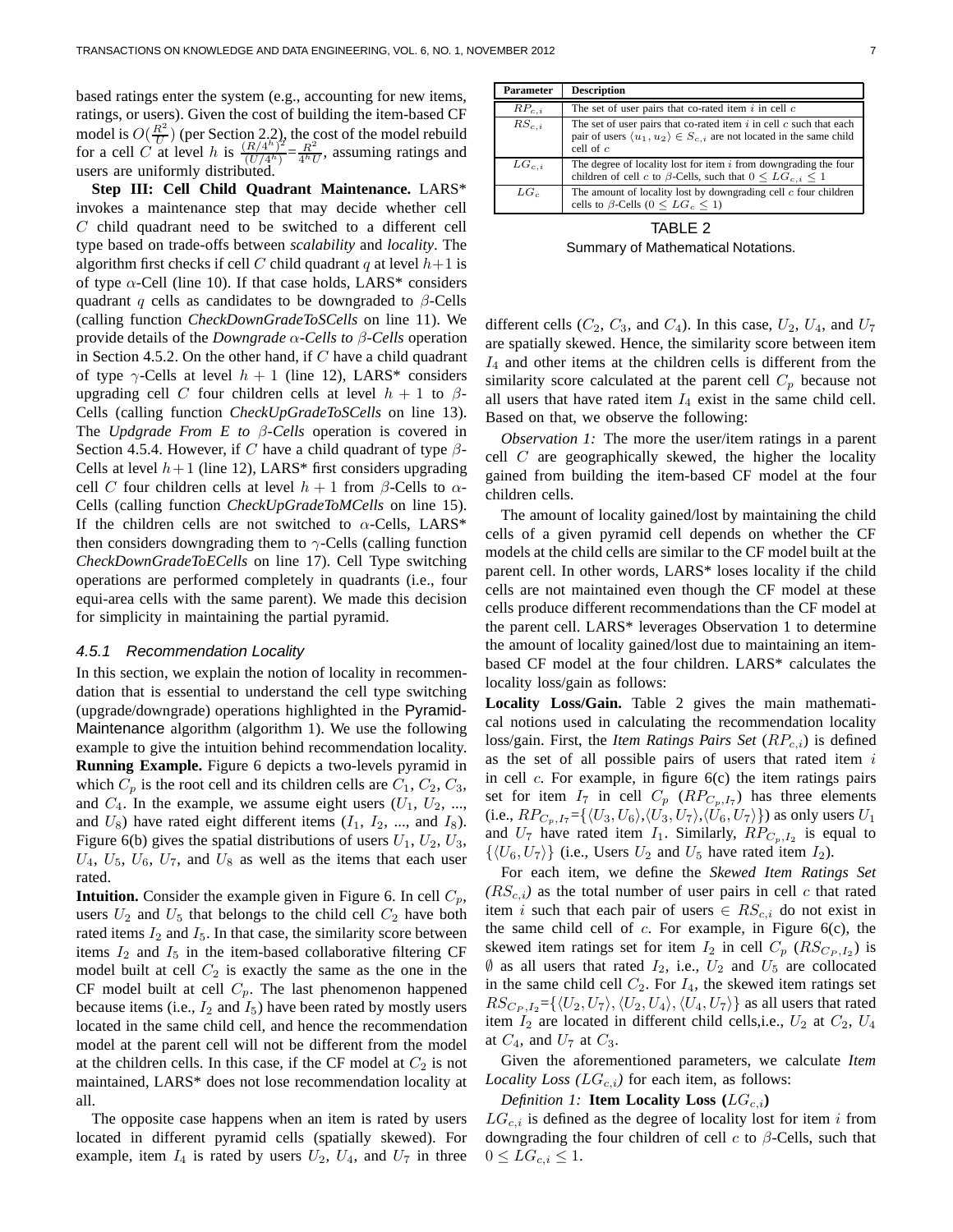

(b) Ratings Distribution and Recommendation Models

| Item                                   | $ RP_{c,i} $ | $ RS_{c,i} $   | $LG_{C,i}$ |
|----------------------------------------|--------------|----------------|------------|
| $\mathsf{I}1$                          | $\mathbf{1}$ | 0              | 0.0        |
| 12                                     | $\mathbf{1}$ | 0              | 0.0        |
| 13                                     | $\mathbf{1}$ | $\mathbf{1}$   | 1.0        |
| 4                                      | 3            | 3              | 1.0        |
| 15                                     | $\mathbf{1}$ | 0              | 0.0        |
| 16                                     | 3            | $\overline{2}$ | 0.666      |
| 17                                     | 6            | $\overline{2}$ | 0.166      |
| 18                                     | $\mathbf{1}$ | $\mathbf{1}$   | 1.0        |
| Cell Locality Gain (LG <sub>Ci</sub> ) | 0.48         |                |            |

(c) Locality Loss/Gain at  $C_p$ 

Fig. 6. Item Ratings Spatial Distribution Example

$$
LG_{c,i} = \frac{|RS_{c,i}|}{|RP_{c,i}|}
$$
 (3)

The value of both  $|RS_{c,i}|$  and  $|RP_{c,i}|$  can be easily extracted using the *items ratings statistics table*. Then, we use the  $LG_{c,i}$ values calculated for all items in cell  $c$  in order to calculate the overall *Cell Locality loss*  $(LG_c)$  from downgrading the children cells of  $c$  to  $\alpha$ -Cells.

#### *Definition 2:* **Locality Loss**  $(LG_c)$

 $LG_c$  is defined as the total locality lost by downgrading cell  $c$ four children cells to β-Cells ( $0 \le LG_c \le 1$ ). It is calculated as the the sum of all items locality loss normalized by the

total number of items  $|I_c|$  in cell c.

$$
LG_c = \frac{\sum_{i \in I_c} LG_{c,i}}{|I_c|} \tag{4}
$$

The cell locality loss (or gain) is harnessed by LARS\* to determine whether the cell children need to be downgraded from  $\alpha$ -Cell to  $\beta$ -Cell rank, upgraded from the  $\gamma$ -Cell to  $\beta$ -Cell rank, or downgraded from  $\beta$ -Cell to  $\gamma$ -Cell rank. During the rest of section 4, we explain the cell rank upgrade/downgrade operations.

#### 4.5.2 Downgrade  $\alpha$ -Cells to  $\beta$ -Cells

That operation entails downgrading an entire quadrant of cells from M-Cells to  $\beta$ -Cells at level h with a common parent at level  $h - 1$ . Downgrading  $\alpha$ -Cells to  $\beta$ -Cells improves scalability (i.e., storage and computational overhead) of LARS\*, as it reduces storage by discarding the item-based collaborative filtering (CF) models of the the four children cells. Furthermore, downgrading  $\alpha$ -Cells to  $\beta$ -Cells leads to the following performance improvements: (a) *less maintenance cost*, since less CF models are periodically rebuilt, and (b) *less continuous query processing computation*, as β-Cells does not maintain a CF model and if many β-Cells cover a large spatial region, hence, for users crossing  $\beta$ -Cells boundaries, we do not need to update the recommendation query answer. Downgrading children cells from  $\alpha$ -Cells to  $\beta$ -Cells might hurt recommendation locality, since no CF models are maintained at the granularity of the child cells anymore.

At cell  $C_p$ , in order to determine whether to downgrade a quadrant q cells to β-Cells (i.e., function *CheckDown-GradeToSCells* on line 11 in Algorithm 1), we calculate two percentage values: (1) *locality loss* (see equation 4), the amount of locality lost by (potentially) downgrading the children cells to β-Cells, and (2) *scalability gain*, the amount of scalability gained by (potentially) downgrading the children cells to  $\beta$ -Cells. Details of calculating these percentages are covered next. When deciding to downgrade cells to  $\beta$ -Cells, we define a system parameter  $M$ , a real number in the range [0,1] that defines a tradeoff between scalability gain and locality loss. LARS\* downgrades a quadrant q cells to  $\beta$ -Cells (i.e., discards quadrant  $q$ ) if:

$$
(1 - M) * scalability\_gain > M * locality\_loss
$$
 (5)

A smaller  $M$  value implies gaining scalability is important and the system is willing to lose a large amount of locality for small gains in scalability. Conversely, a larger  $M$  value implies scalability is not a concern, and the amount of locality lost must be small in order to allow for  $β$ -Cells downgrade. At the extremes, setting  $\mathcal{M}=0$  (i.e., always switch to  $\beta$ -Cell) implies LARS\* will function as a traditional CF recommender system, while setting  $\mathcal{M}=1$  causes LARS\* pyramid cells to all be  $\alpha$ -Cells, i.e., LARS\* will employ a complete pyramid structure maintaining a recommendation model at all cells at all levels.

**Calculating Locality Loss.** To calculate the locality loss at a cell Cp, LARS\* leverages the *Item Ratings Statistics Table* maintained in that cell. First, LARS\* calculates the item locality loss  $LG_{C_p,i}$  for each item i in the cell  $C_p$ . Therefore,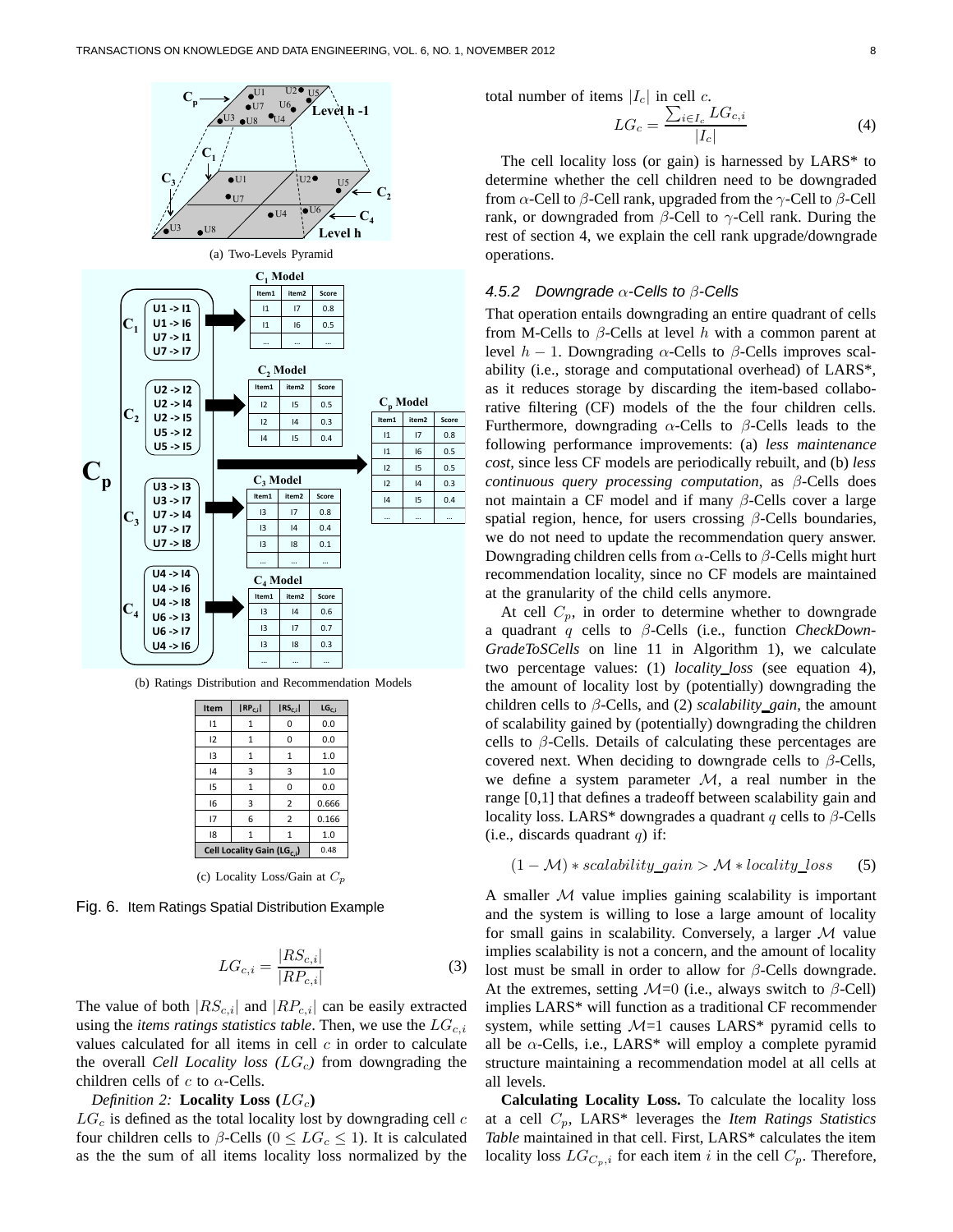LARS\* aggregates the item locality loss values calculated for each item  $i \in C_p$ , to finally deduce the global cell locality loss  $LG_{C_p}$ .

**Calculating scalability gain.** Scalability gain is measured in storage and computation savings. We measure scalability gain by summing the recommendation model sizes for each of the downgraded (i.e., child) cells (abbr.  $size_m$ ), and divide this value by the sum of  $size_m$  and the recommendation model size of the parent cell. We refer to this percentage as the *storage gain*. We also quantify *computation* savings using storage gain as a surrogate measurement, as computation is considered a direct function of the amount of data in the system.

**Cost**. using the *Items Ratings Statistics Table* maintained at cell  $C_p$ , the locality loss at cell  $C_p$  can be calculated in  $O(|I_{C_p}|)$  time such that  $|I_{C_p}|$  represents the total number of items in  $C_p$ . As scalability gain can be calculated in  $O(1)$ time, then the total time cost of the *Downgrade To* β*-Cells* operation is  $O(|I_{C_p}|)$ .

**Example**. For the example given in Figure 6(c), the locality loss of downgrading cell  $C_p$  four children cells  $\{C_1, C_2, C_3, C_4\}$  to  $\beta$ -Cells is calculated as follows: First, we retrieve the locality loss  $LG_{C_n,i}$  for each item  $i \in$  $\{I_1, I_2, I_3, I_4, I_5, I_6, I_7, I_8\}$ , from the maintained statistics at cell  $C_p$ . As given in figure 6(c),  $LG_{C_p,I_1}$ ,  $LG_{C_p,I_2}$ ,  $LG_{C_p,I_3}, \, LG_{C_p,I_4}, \, LG_{C_p,I_5}, \, LG_{C_p,I_6}, \, LG_{C_p,I_7},$  and  $LG_{C_p,I_8}$ are equal to 0.0, 0.0, 1.0, 1.0, 0.0, 0.666, 0.166, and 1.0, respectively. Then, we calculate the overall locality loss at  $C_p$  (using equation 4),  $LG_{C_p}$  by summing all the locality loss values of all items and dividing the sum by the total number of items. Hence, the scalability loss is equal to  $(\frac{0.0+0.0+1.0+1.0+0.0+1.0+0.666+1.0}{8}) = 0.48 = 48\%$ . To calculate scalability gain, assume the sum of the model sizes for cells  $C_1$  to  $C_4$  and  $C_P$  is 4GB, and the sum of the model sizes for cells  $C_1$  to  $C_4$  is 2GB. Then, the *scalability gain* is  $\frac{2}{4}$ =50%. Assuming *M*=0.7, then  $(0.3 \times 50) < (0.7 \times 48)$ , meaning that LARS\* will not downgrade cells  $C_1$ ,  $C_2$ ,  $C_3$ ,  $C_4$  to  $\beta$ -Cells.

#### 4.5.3 Upgrade  $\beta$ -Cells to  $\alpha$ -Cells

*Upgrading*  $\beta$ -Cells to  $\alpha$ -Cells operation entails upgrading the cell type of a cell child quadrant at pyramid level  $h$  under a cell at level  $h - 1$ , to  $\alpha$ -Cells. *Upgrading*  $\beta$ -Cells to  $\alpha$ -*Cells* operation improves locality in LARS\*, as it leads to maintaining a CF model at the children cells that represent more granular spatial regions capable of producing recommendations unique to the smaller, more "local", spatial regions. On the other hand, upgrading cells to  $\alpha$ -Cells hurts scalability by requiring storage and maintenance of more item-based collaborative filtering models. The upgrade to  $\alpha$ -Cells operation also negatively affects continuous query processing, since it creates more granular  $\alpha$ -Cells causing user locations to cross  $\alpha$ -Cell boundaries more often, triggering recommendation updates.

To determine whether to upgrade a cell  $C_P$  (quadrant q) four children cells to α-Cells (i.e., function *CheckUp-GradeToMCells* on line 15 of Algorithm 1). Two percentages are calculated: *locality gain* and *scalability loss*. These values are the opposite of those calculated for the *Upgrade to* β*-Cells* operation. LARS\* change cell  $C_P$  child quadrant q to  $\alpha$ -Cells only if the following condition holds:

$$
\mathcal{M} * locality\_gain > (1 - \mathcal{M}) * scalability\_loss \qquad (6)
$$

This equation represents the opposite criteria of that presented for *Upgrade to* β*-Cells* operation in Equation 5.

**Calculating locality gain.** To calculate the locality gain, LARS\* does not need to speculatively build the CF model at the four children cells. The locality gain is calculated the same way the locality loss is calculated in equation 4.

**Calculating scalability loss.** We calculate *scalability loss* by estimating the storage necessary to maintain the children cells. Recall from Section 2.2 that the maximum size of an item-based CF model is approximately  $n|I|$ , where n is the model size. We can multiply  $n|I|$  by the number of bytes needed to store an item in a CF model to find an upper-bound storage size of each potentially *Upgradeded to* α*-Cell* cell. The sum of these four estimated sizes (abbr.  $size_s$ ) divided by the sum of the size of the existing parent cell and  $size_s$ represents the *scalability loss* metric.

**Cost**. Similar to the *CheckDownGradeToSCells* operation, scalability loss is calculate in  $O(1)$  and locality gain can be calculated in  $O(|I_{C_p}|)$  time. Then, the total time cost of the *CheckUpGradeToMCells* operation is  $O(|I_{C_p}|)$ .

**Example.** Consider the example given in Figure 6(c). Assume the cell  $C_p$  is an  $\alpha$ -Cell and its four children  $C_1$ ,  $C_2$ ,  $C_3$ , and  $C_4$  are  $\beta$ -Cells. The *locality gain* ( $LG_{C_p}$ ) is calculated using equation 4 to be 0.48 (i.e., 48%) as depicted in the table in Figure 6(c). Further, assume that we estimate the extra storage overhead for upgradinging the children cells to  $\alpha$ -Cells (i.e., *storage loss*) to be 50%. Assuming  $\mathcal{M}$ =0.7, then  $(0.7 \times 48) > (0.3 \times 50)$ , meaning that LARS\* will decide to upgrade  $C_P$  four children cells to  $\alpha$ -Cells as *locality gain* is significantly higher than *scalability loss*.

#### 4.5.4 Downgrade  $\beta$ -Cells to  $\gamma$ -Cells and Vice Versa

*Downgrading* β*-Cells to* γ*-Cells* operation entails downgrading the cell type of a cell child quadrant at pyramid level h under a cell at level  $h - 1$ , to  $\gamma$ -Cells (i.e., empty cells). Downgrading the child quadrant type to  $\gamma$ -Cells means that the maintained statistics are no more maintained in the children cell, which definitely reduces the overhead of maintaining the *Item Ratings Statistics Table* at these cells. Even though γ-Cells incurs no maintenance overhead, however they reduce the amount of recommendation locality that LARS\* provides.

The decision of downgrading from  $\beta$ -Cells to  $\gamma$ -Cells is taken based on a system parameter, named *MAX SLEVELS*. It is defined as the maximum number of consecutive pyramid levels in which descendant cells can be  $\beta$ -Cells. *MAX SLEVELS* can take any value between zero and the total height of the pyramid. A high value of *MAX SLEVELS* results in maintaining more  $\beta$ -Cells and less  $\gamma$ -Cells in the pyramid. For example, in Figure 4, *MAX SLEVELS* is set to two, and this is why if two consecutive pyramid levels are  $\beta$ -Cells, the third level  $\beta$ -Cells are autotmatically downgraded to  $\gamma$ -Cells. For each β-Cell C, a counter, called *S-Levels Counter*, is maintained. The S-Levels Counter stores of the total number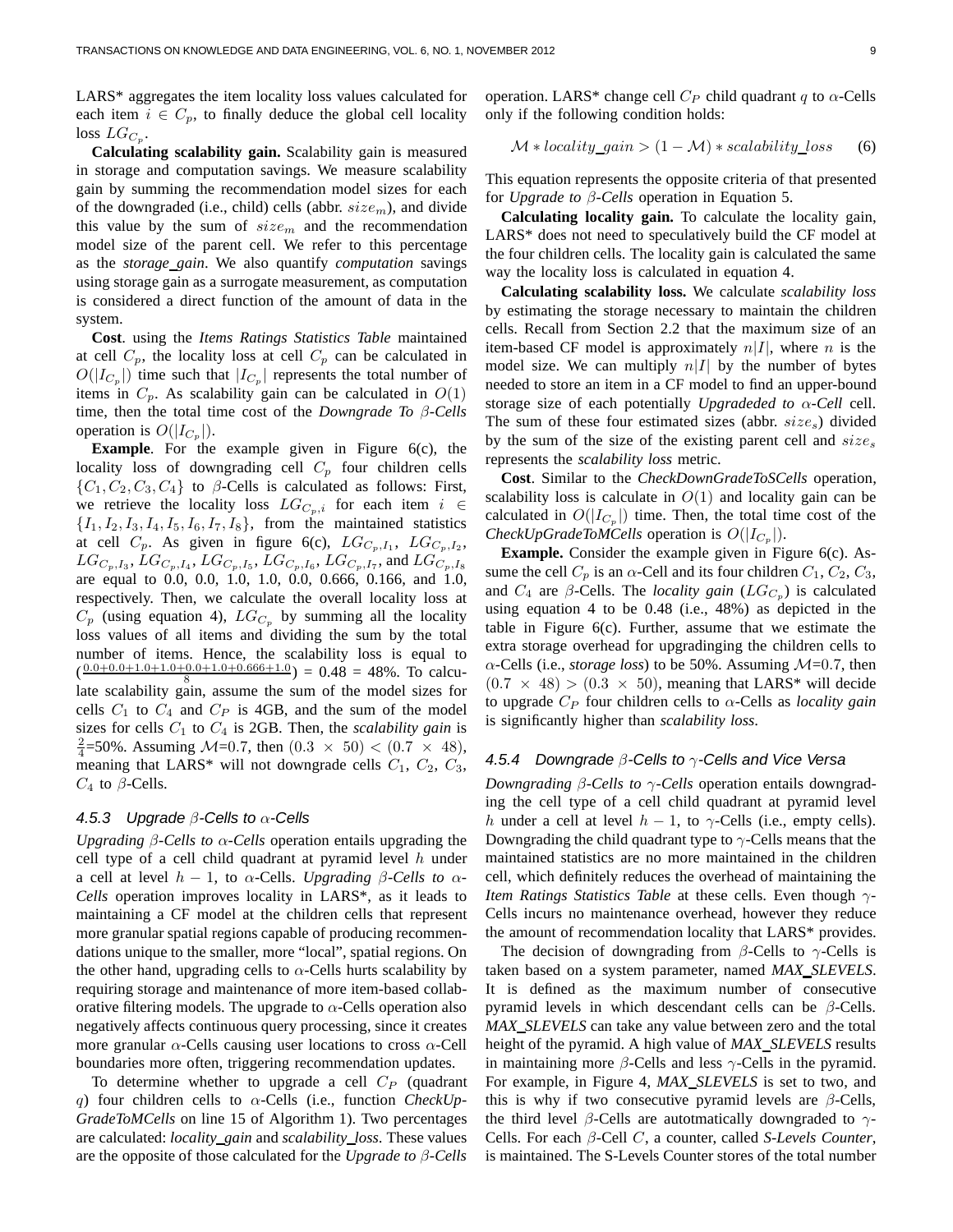of consecutive levels in the direct ancestry of cell C such that all these levels contains  $\beta$ -Cells.

At a  $\beta$ -Cell C, if the cell children are  $\beta$ -Cells, then we compare the *S-Levels Counter* at the child cells with the *MAX SLEVELS* parameter. Note that the counter counts only the consecutive S-Levels, so if some levels in the chain are α-Cells the counter is reset to zero at the α-Cells levels. If *S-Levels Counter* is greater than or equal to *MAX SLEVELS*, then the children cells of C are downgraded to  $\gamma$ -Cells. Otherwise, cell C children cells are not downgraded to  $\gamma$ -Cells. Similarly, LARS\* also makes use of the same *S-Levels Counter* to decide whether to upgrade  $\gamma$ -Cells to  $\beta$ -Cells.

# **5 NON-SPATIAL USER RATINGS FOR SPATIAL ITEMS**

This section describes how LARS\* produces recommendations using non-spatial ratings for spatial items represented by the tuple (*user*, *rating*, *item*, *ilocation*). The idea is to exploit *travel locality*, i.e., the observation that users limit their choice of spatial venues based on travel distance (based on analysis in Section 1.1). Traditional (non-spatial) recommendation techniques may produce recommendations with burdensome travel distances (e.g., hundreds of miles away). LARS\* produces recommendations within reasonable travel distances by using *travel penalty*, a technique that penalizes the recommendation rank of items the further in travel distance they are from a querying user. *Travel penalty* may incur expensive computational overhead by calculating travel distance to each item. Thus, LARS\* employs an efficient query processing technique capable of *early termination* to produce the recommendations without calculating the travel distance to all items. Section 5.1 describes the query processing framework while Section 5.2 describes travel distance computation.

#### **5.1 Query Processing**

Query processing for spatial items using the *travel penalty* technique employs a single system-wide item-based collaborative filtering model to generate the top- $k$  recommendations by ranking each spatial item  $i$  for a querying user  $u$  based on  $RecScore(u, i)$ , computed as:

$$
RecScore(u, i) = P(u, i) - TravelPenalty(u, i) \tag{7}
$$

 $P(u, i)$  is the standard item-based CF predicted rating of item i for user u (see Section 2.2).  $TravelPenalty(u, i)$  is the road network travel distance between  $u$  and  $i$  normalized to the same value range as the rating scale (e.g., [0, 5]).

When processing recommendations, we aim to avoid calculating Equation 7 for *all* candidate items to find the top-k recommendations, which can become quite expensive given the need to compute travel distances. To avoid such computation, we evaluate items in monotonically increasing order of travel penalty (i.e., travel distance), enabling us to use early termination principles from top- $k$  query processing [18], [19], [20]. We now present the main idea of our query processing algorithm and in the next section discuss how to compute travel penalties in an increasing order of travel distance.

#### **Algorithm 2** Travel Penalty Algorithm for Spatial Items

```
1: Function LARS<sup>*</sup> SpatialItems(User U, Location L, Limit K) 2: /* Populate a list R with a set of K items*/
  2: /* Populate a list \overline{R} with a set of K items*/<br>3: B \leftarrow \phi3: R \leftarrow \phi<br>4: for (K)4: for (K iterations) do<br>5: i \leftarrow Retrieve the
            i \leftarrow Retrieve the item with the next lowest travel penalty (Section 5.2)
  6: Insert i into R ordered by RecScore(U, i) computed by Equation 7<br>7. end for
       end for
  8: LowestRecScore \leftarrow RecScore of the k^{th} object in R
  9: /*Retrieve items one by one in order of their penalty value */
10: while there are more items to process do<br>11: i \leftarrow Retrieve the next item in order of
11: i \leftarrow Retrieve the next item in order of penalty score (Section 5.2)<br>12: Max \text{ Possible Score} \leftarrow MAX \text{ RATING} \cdot i \text{ penalty}MaxPosibleScore \leftarrow MAX\_RATING - i.penalty13: if MaxPosibleScore \leq LowerRecScore then<br>14: return R /* early termination - end query processing
                 return R /* early termination - end query processing */
15: end if
16: RecScore(U, i) \leftarrow P(U, i) - i.penalty \n\mid * \text{Equation 7*}<br>17: if RecScore(U, i) > LovestRecScore then
17: if RecScore(U, i) > LovesRecScore then<br>18: Insert i into R ordered by RecScore(U, i)18: Insert i into R ordered by RecScore(U, i)<br>19: LowestRecScore \leftarrow RecScore of the l
19: Lowest RecScore \leftarrow RecScore of the k^{th} object in R
20: end if
21: end while
22: return R
```
Algorithm 2 provides the pseudo code of our query processing algorithm that takes a querying user id  $U$ , a location L, and a limit K as input, and returns the list R of top- $k$ recommended items. The algorithm starts by running a knearest-neighbor algorithm to populate the list  $R$  with  $k$  items with lowest travel penalty;  $R$  is sorted by the recommendation score computed using Equation 7. This initial part is concluded by setting the lowest recommendation score value (*LowestRec-Score*) as the *RecScore* of the  $k^{th}$  item in R (Lines 3 to 8). Then, the algorithm starts to retrieve items one by one in the order of their penalty score. This can be done using an *incremental* k-nearest-neighbor algorithm, as will be described in the next section. For each item i, we calculate the *maximum possible* recommendation score that *i* can have by subtracting the travel penalty of i from *MAX RATING*, the maximum possible rating value in the system, e.g., 5 (Line 12). If  $i$ cannot make it into the list of top- $k$  recommended items with this maximum possible score, we immediately terminate the algorithm by returning  $R$  as the top- $k$  recommendations without computing the recommendation score (and travel distance) for more items (Lines 13 to 15). The rationale here is that since we are retrieving items in increasing order of their penalty and calculating the maximum score that any remaining item can have, then there is no chance that any unprocessed item can beat the lowest recommendation score in  $R$ . If the early termination case does not arise, we continue to compute the score for each item  $i$  using Equation 7, insert  $i$  into  $R$  sorted by its score (removing the  $k^{th}$  item if necessary), and adjust the lowest recommendation value accordingly (Lines 16 to 20).

*Travel penalty* requires very little maintenance. The only maintenance necessary is to occasionally rebuild the single system-wide item-based collaborative filtering model in order to account for new location-based ratings that enter the system. Following the reasoning discussed in Section 4.3, we rebuild the model after receiving  $N\%$  new ratings.

#### **5.2 Incremental Travel Penalty Computation**

This section gives an overview of two methods we implemented in LARS\* to incrementally retrieve items one by one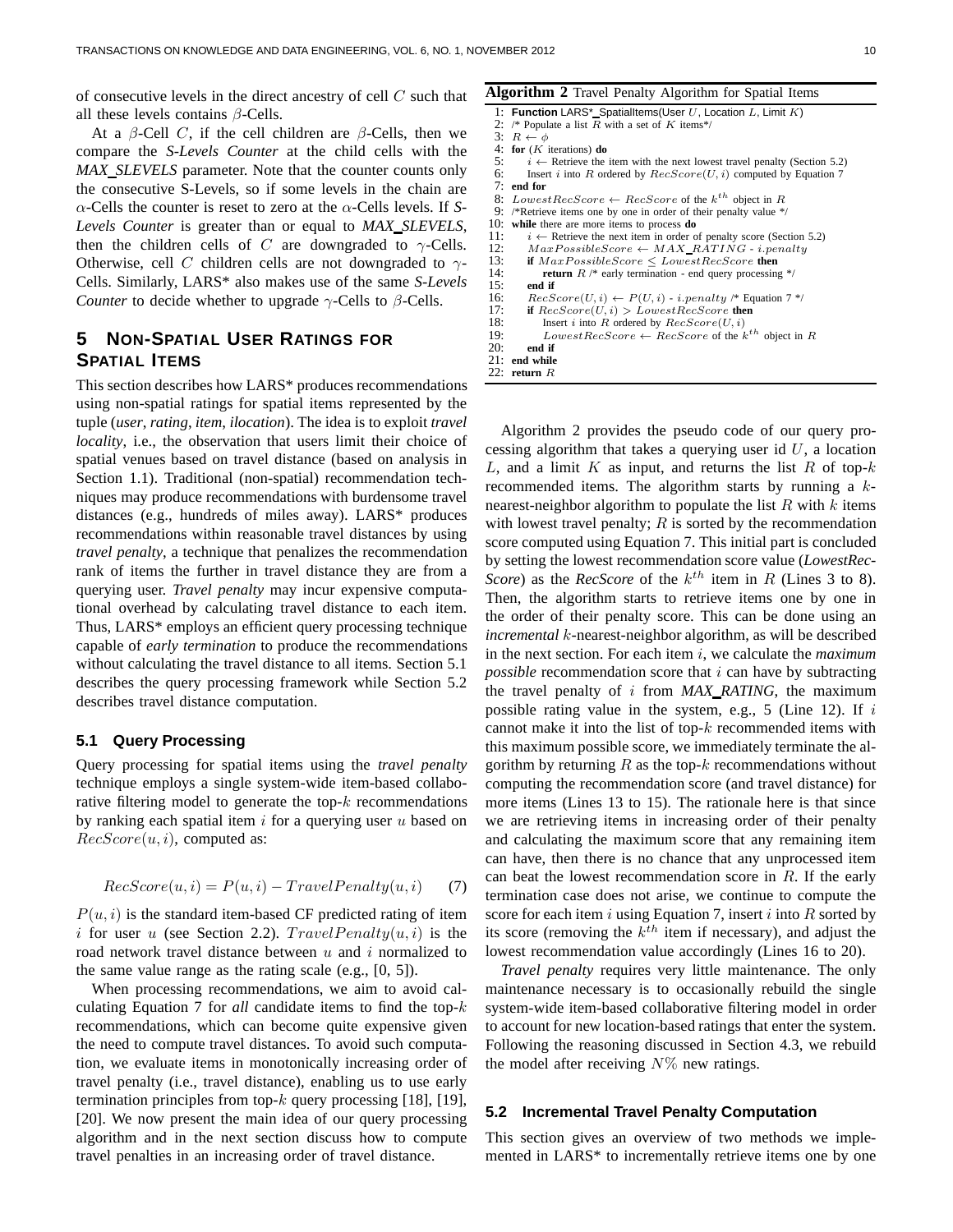ordered by their travel penalty. The two methods exhibit a trade-off between query processing efficiency and penalty accuracy: (1) an *online* method that provides exact travel penalties but is expensive to compute, and (2) an *offline* heuristic method that is less exact but efficient in penalty retrieval. Both methods can be employed interchangeably in Line 11 of Algorithm 2.

#### 5.2.1 Incremental KNN: An Exact Online Method

To calculate an exact travel penalty for a user  $u$  to item  $i$ , we employ an incremental  $k$ -nearest-neighbor (KNN) technique [21], [22], [23]. Given a user location  $l$ , incremental KNN algorithms return, on each invocation, the next item  $i$  nearest to  $u$  with regard to travel distance  $d$ . In our case, we normalize distance  $d$  to the ratings scale to get the travel penalty in Equation 7. Incremental KNN techniques exist for both Euclidean distance [22] and (road) network distance [21], [23]. The advantage of using Incremental KNN techniques is that they provide an *exact* travel distances between a querying user's location and each recommendation candidate item. The disadvantage is that distances must be computed *online* at query runtime, which can be expensive. For instance, the runtime complexity of retrieving a single item using incremental KNN in Euclidean space is [22]:  $O(k + log N)$ , where N and  $k$  are the number of total items and items retrieved so far, respectively.

#### 5.2.2 Penalty Grid: A Heuristic Offline Method

A more efficient, yet less accurate method to retrieve travel penalties incrementally is to use a pre-computed *penalty grid*. The idea is to partition space using an  $n \times n$  grid. Each grid cell c is of equal size and contains all items whose location falls within the spatial region defined by  $c$ . Each cell  $c$  contains a *penalty list* that stores the pre-computed penalty values for traveling from anywhere within  $c$  to all other  $n^2-1$  destination cells in the grid; this means all items within a destination grid cell share the *same* penalty value. The penalty list for c is sorted by penalty value and always stores  $c$  (itself) as the first item with a penalty of zero. To retrieve items incrementally, all items within the cell containing the querying user are returned one-by-one (in any order) since they have no penalty. After these items are exhausted, items contained in the next cell in the penalty list are returned, and so forth until Algorithm 2 terminates early or processes all items.

To populate the penalty grid, we must calculate the penalty value for traveling from each cell to every other cell in the grid. We assume items and users are constrained to a road network, however, we can also use Euclidean space without consequence. To calculate the penalty from a single source cell  $c$  to a destination cell  $d$ , we first find the average distance to travel from anywhere within  $c$  to all item destinations within  $d$ . To do this, we generate an *anchor point* p within c that both (1) lies on the road network segment within  $c$  and (2) lies as close as possible to the center of  $c$ . With these criteria,  $p$ serves as an approximate average "starting point" for traveling from  $c$  to  $d$ . We then calculate the shortest path distance from p to *all* items contained in d on the road network (any shortest path algorithm can be used). Finally, we average all

calculated shortest path distances from  $c$  to  $d$ . As a final step, we normalize the average distance from  $c$  to  $d$  to fall within the rating value range. Normalization is necessary as the rating domain is usually small (e.g., zero to five), while distance is measured in miles or kilometers and can have large values that heavily influence Equation 7. We repeat this entire process for each cell to all other cells to populate the entire penalty grid.

When new items are added to the system, their presence in a cell d can alter the average distance value used in penalty calculation for each source cell c. Thus, we recalculate penalty scores in the penalty grid after  $N$  new items enter the system. We assume spatial items are relatively static, e.g., restaurants do not change location often. Thus, it is unlikely *existing* items will change cell locations and in turn alter penalty scores.

# **6 SPATIAL USER RATINGS FOR SPATIAL ITEMS**

This section describes how LARS\* produces recommendations using spatial ratings for spatial items represented by the tuple (*user*, *ulocation*, *rating*, *item*, *ilocation*). A salient feature of LARS\* is that both the *user partitioning* and *travel penalty* techniques can be used together with very little change to produce recommendations using spatial user ratings for spatial items. The data structures and maintenance techniques remain *exactly* the same as discussed in Sections 4 and 5; only the query processing framework requires a slight modification. Query processing uses Algorithm 2 to produce recommendations. However, the only difference is that the item-based collaborative filtering prediction score  $P(u, i)$  used in the recommendation score calculation (Line 16 in Algorithm 2) is generated using the (localized) collaborative filtering model from the partial pyramid cell that contains the querying user, instead of the system-wide collaborative filtering model as was used in Section 5.

# **7 EXPERIMENTS**

This section provides experimental evaluation of LARS\* based on an actual system implementation using C++ and STL. We compare LARS\* with the standard item-based collaborative filtering technique along with several variations of LARS\*. We also compare LARS\* to LARS [8]. Experiments are based on three data sets:

**Foursquare**: a real data set consisting of *spatial user ratings for spatial items* derived from Foursquare user histories. We crawled Foursquare and collected data for 1,010,192 users and 642,990 venues across the United States. Foursquare does not publish each "check-in" for a user, however, we were able to collect the following pieces of data: (1) user tips for a venue, (2) the venues for which the user is the mayor, and (3) the completed to-do list items for a user. In addition, we extracted each user's friend list.

*Extracting location-based ratings*. To extract spatial user ratings for spatial items from the Foursquare data (i.e., the five-tuple (*user*, *ulocation*, *rating*, *item*, *ilocation*)), we map each user visit to a single location-based rating. The *user* and *item* attributes are represented by the unique Foursquare user and venue identifier, respectively. We employ the user's home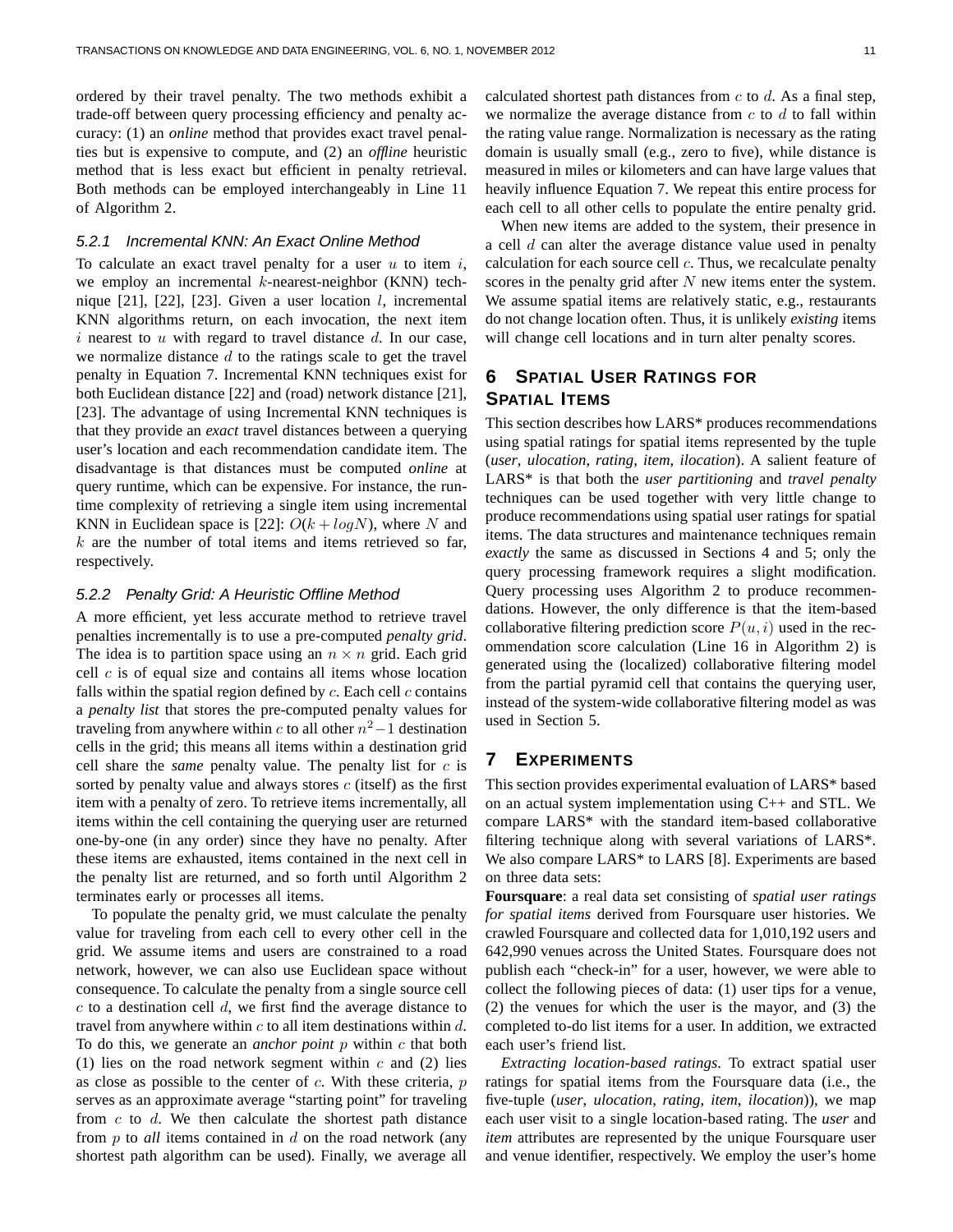city in Foursquare as the *ulocation* attribute. Meanwhile, the *ilocation* attribute is the item's inherent location. We use a numeric *rating* value range of [1, 3], translated as follows: (a) 3 represents the user is the "mayor" of the venue, (b) 2 represents that the user left a "tip" at the venue, and (c) 1 represents the user visited the venue as a completed "to-do" list item. Using this scheme, a user may have multiple ratings for a venue, in this case we use the highest rating value.

*Data properties*. Our experimental data consisted of 22,390 location-based ratings for 4K users for 2K venues all from the state of Minnesota, USA. We used this reduced data set in order to focus our quality experiments on a *dense* rating sample. Use of *dense* ratings data has been shown to be a very important factor when testing and comparing recommendation quality [17], since use of *sparse* data (i.e., having users or items with very few ratings) tends to cause inaccuracies in recommendation techniques.

**MovieLens**: a real data set consisting of *spatial user ratings for non-spatial items* taken from the popular MovieLens recommender system [5]. The Foursquare and MovieLens data are used to test recommendation quality. The MovieLens data used in our experiments was real movie rating data taken from the popular MovieLens recommendation system at the University of Minnesota [5]. This data consisted of 87,025 ratings for 1,668 movies from 814 users. Each rating was associated with the zip code of the user who rated the movie, thus giving us a real data set of spatial user ratings for nonspatial items.

**Synthetic**: a synthetically generated data set consisting of spatial user ratings for spatial items for venues in the state of Minnesota, USA. The synthetic data set we use in our experiments is generated to contain 2000 users and 1000 items, and 500,000 ratings. Users and items locations are randomly generated over the state of Minnesota, USA. Users' ratings to items are assigned random values between zero and five. As this data set contains a number of ratings that is about twenty five times and five times larger than the foursquare data set and the Movilens data set, we use such synthetic data set to test scalability and query efficiency.

Unless mentioned otherwise, the default value of  $M$  is 0.3,  $k$  is 10, the number of pyramid levels is 8, the influence level is the lowest pyramid level, and MAX SLEVELS is set to two. The rest of this section evaluates LARS\* recommendation quality (Section 7.1), trade-offs between storage and locality (Section 7.4), scalability (Section 7.5), and query processing efficiency (Section 7.6). As the system stores its data structures in main memory, all reported time measurements represent the CPU time.

# **7.1 Recommendation Quality for Varying Pyramid Levels**

These experiments test the recommendation quality improvement that LARS\* achieves over the standard (non-spatial) item-based collaborative filtering method using both the Foursquare and MovieLens data. To test the effectiveness of our proposed techniques, we test the quality improvement of LARS\* with only travel penalty enabled (abbr. LARS\*- T), LARS\* with only user partitioning enabled and M set



Fig. 7. Quality experiments for varying locality

to one (abbr. LARS\*-U), and LARS\* with both techniques enabled and M set to one (abbr. LARS\*). Notice that LARS\*- T represents the traditional item-based collaborative filtering augmented with the travel penalty technique (section 5) to take the distance between the querying user and the recommended items into account. We do not plot LARS with LARS\* as both give the same result for  $M=1$ , and the quality experiments are meant to show how locality increases the recommendation quality.

**Quality Metric.** To measure quality, we build each recommendation method using 80% of the ratings from each data set. Each rating in the withheld 20% represents a Foursquare venue or MovieLens movie a user is known to like (i.e., rated highly). For each rating  $t$  in this 20%, we request a set of k ranked recommendations S by submitting the *user* and *ulocation* associated with t. We first calculate the quality as the weighted sum of the number of occurrences of the *item* associated with  $t$  (the higher the better) in  $S$ . The weight of an item is a value between zero and one that determines how close the rank of this item from its real rank. The quality of each recommendation method is calculated and compared against the baseline, i.e., traditional item-based collaborative filtering. We finally report the ratio of improvement in quality each recommendation method achieves over the baseline. The rationale for this metric is that since each withheld rating represents a real visit to a venue (or movie a user liked), the technique that produces a large number of correctly ranked answers that contain venues (or movies) a user is known to like is considered of higher quality.

Figure 7(a) compares the quality improvement of each technique (over traditional collaborative filtering) for varying locality (i.e., different levels of the adaptive pyramid) using the Foursquare data. LARS\*-T does not use the adaptive pyramid, thus has constant quality improvement. However, LARS\*-T shows some quality improvement over traditional collaborative filtering. This quality boost is due to that fact that LARS\*- T uses a *travel penalty* technique that recommends items within a feasible distance. Meanwhile, the quality of LARS<sup>\*</sup> and LARS\*-U increases as more localized pyramid cells are used to produce recommendation, which verifies that *user partitioning* is indeed beneficial and necessary for locationbased ratings. Ultimately, LARS\* has superior performance due to the additional use of *travel penalty*. While *travel penalty* produces moderate quality gain, it also enables more efficient query processing, which we observe later in Section 7.6.

Figure 7(b) compares the quality improvement of LARS\*-U over CF (traditional collaborative filtering) for varying locality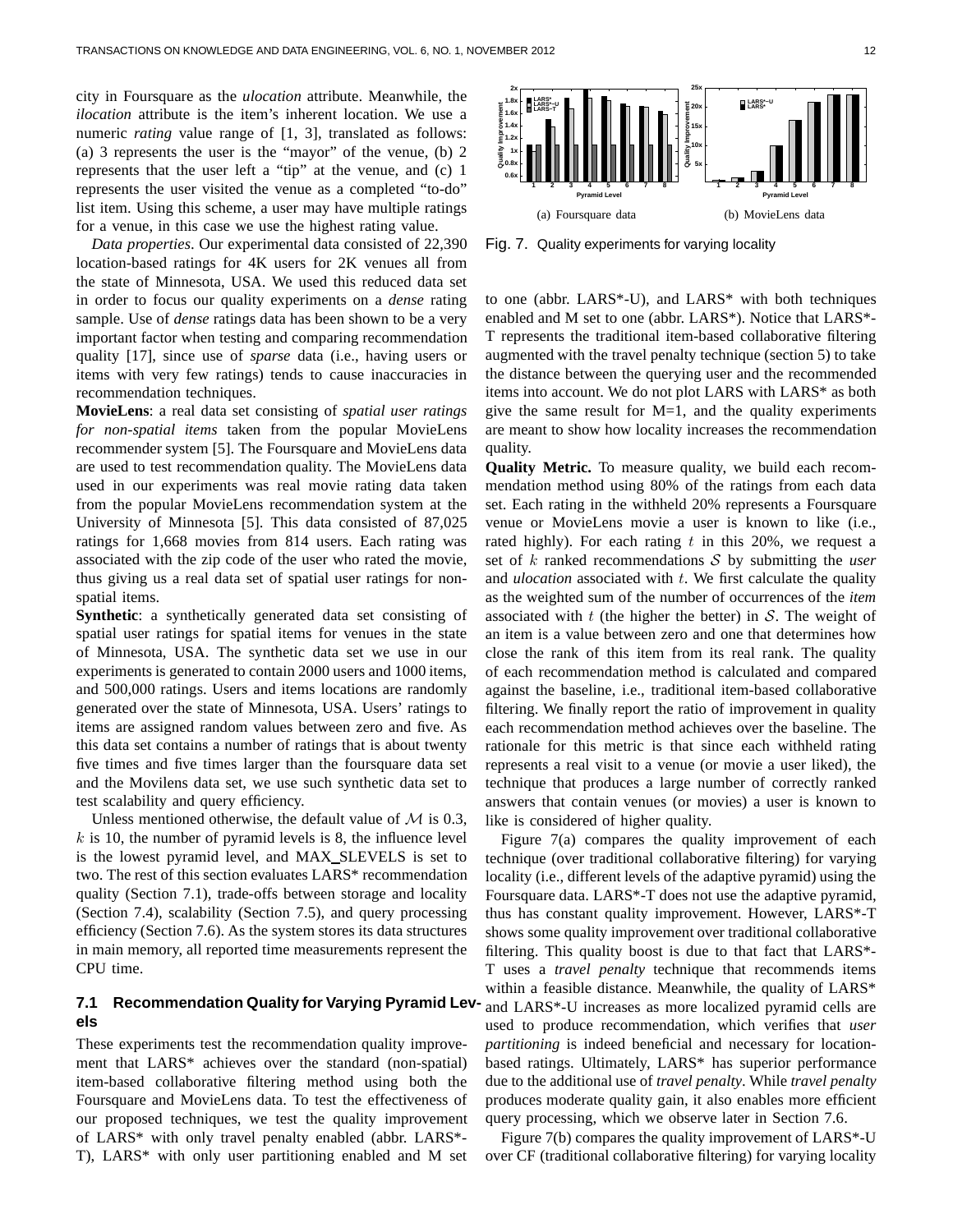

Fig. 8. Quality experiments for varying answer sizes

using the MovieLens data. Notice that LARS\* gives the same quality improvement as LARS\*-U because LARS\*-T do not apply for this dataset since movies are not spatial. Compared to CF, the quality improvement achieved by LARS\*-U (and LARS\*) increases when it produces movie recommendations from more localized pyramid cells. This behavior further verifies that *user partitioning* is beneficial in providing quality recommendations localized to a querying user location, even when items are not spatial. Quality decreases (or levels off for MovieLens) for both LARS\*-U and/or LARS\* for lower levels of the adaptive pyramid. This is due to *recommendation starvation*, i.e., not having enough ratings to produce meaningful recommendations.

#### **7.2 Recommendation Quality for Varying** k

These experiments test recommendation quality improvement of LARS\*, LARS\*-U, and LARS\*-T for different values of  $k$ (i.e., recommendation answer sizes). We do not plot LARS with LARS\* as both gives the same result for  $M=1$ , and the quality experiments are meant to show how the degree of locality increases the recommendation quality. We perform experiments using both the Foursquare and MovieLens data. Our quality metric is exactly the same as presented previously in Section 7.1.

Figure 8(a) depicts the effect of the recommendation list size  $k$  on the quality of each technique using the Foursquare data set. We report quality numbers using the pyramid height of four (i.e., the level exhibiting the best quality from Section 7.1 in Figure 7(a)). For all sizes of k from one to ten, LARS\* and LARS\*-U consistently exhibit better quality. In fact, LARS\* consistently achieves better quality over CF for all  $k$ . LARS\*-T exhibits similar quality to CF for smaller  $k$  values, but does better for  $k$  values of three and larger.

Figure 8(b) depicts the effect of the recommendation list size  $k$  on the quality of improvement of LARS\*-U (and LARS\*) over CF using the MovieLens data. Notice that LARS\* gives the same quality improvement as LARS\*-U because LARS\*-T do not apply for this dataset since movies are not spatial. This experiment was run using a pyramid hight of seven (i.e., the level exhibiting the best quality in Figure 7(b)). Again, LARS\*-U (and LARS\*) consistently exhibits better quality than CF for sizes of  $K$  from one to ten.

#### **7.3 Recommendation Quality for Varying** M

These experiments compares the quality improvement achieved by both LARS and LARS\* for different values of



Fig. 9. Quality experiments for varying value of  $M$ 



Fig. 10. Effect of  $M$  on storage and locality (Synthetic data)

M. We perform experiments using both the Foursquare and MovieLens data. Our quality metric is exactly the same as presented previously in Section 7.1.

Figure 9(a) depicts the effect of  $M$  on the quality of both LARS and LARS\* using the Foursquare data set. Notice that we enable both the user partitioning and travel penalty techniques for both LARS and LARS\*. We report quality numbers using the pyramid height of four and the number of recommended items of ten. When  $M$  is equal to zero, both LARS and LARS<sup>\*</sup> exhibit the same quality improvement as  $M = 0$  represents a traditional collaborative filtering with the travel penalty technique applied. Also, when  $\mathcal M$  is set to one, both LARS and LARS\* achieve the same quality improvement as a fully maintained pyramid is maintained in both cases. For  $M$  values between zero and one, the quality improvement of both LARS and LARS\* increases for higher values of  $M$  due to the increase in recommendation locality. LARS\* achieves better quality improvement over LARS because LARS\* maintains  $\alpha$ -Cells at lower levels of the pyramid.

Figure 9(b) depicts the effect of  $M$  on the quality of both LARS and LARS\* using the Movilens data set. We report quality improvement over traditional collaborative filtering using the pyramid height of seven and the number of recommended items set to ten. Similar to Foursquare data set, the quality improvement of both LARS and LARS\* increases for higher values of  $M$  due to the increase in recommendation locality. For  $M$  values between zero and one, LARS\* consistently achieves higher quality improvement over LARS as LARS\* maintains more  $\alpha$ -Cells at more granular levels of the pyramid structure.

#### **7.4 Storage Vs. Locality**

Figure 10 depicts the impact of varying  $M$  on both the storage and locality in LARS\* using the synthetic data set. We plot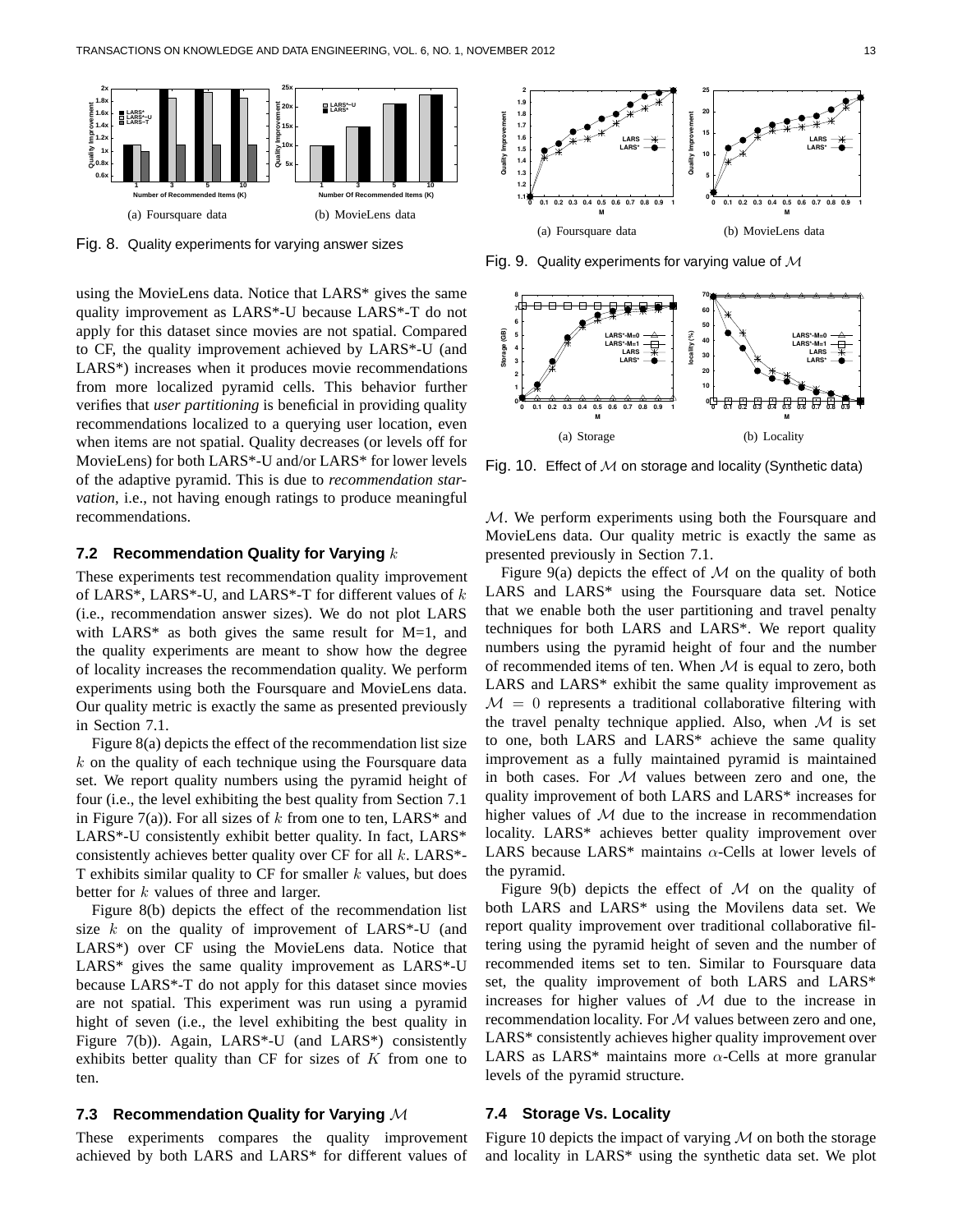$LARS*-M=0$  and  $LARS*-M=1$  as constants to delineate the extreme values of  $M$ , i.e.,  $M=0$  mirrors traditional collaborative filtering, while  $\mathcal{M}=1$  forces LARS\* to employ a complete pyramid. Our metric for locality is *locality loss* (defined in Section 4.5.2) when compared to a complete pyramid (i.e.,  $M=1$ ). LARS\*-M=0 requires the lowest storage overhead, but exhibits the highest locality loss, while LARS\*-M=1 exhibits no locality loss but requires the most storage. For LARS\*, increasing M results in increased storage overhead since LARS\* favors switching cells to  $\alpha$ -Cells, requiring the maintenance of more pyramid cells each with its own collaborative filtering model. Each additional  $\alpha$ -Cell incurs a high storage overhead over the original data size as an additional collaborative filtering model needs to be maintained. Meanwhile, increasing M results in smaller locality loss as LARS\* merges less and maintains more localized cells. The most drastic drop in locality loss is between 0 and 0.3, which is why we chose  $M=0.3$  as a default. LARS\* leads to smaller locality loss (≈26% less) than LARS because LARS\* maintains α-Cells below  $\beta$ -Cells which result in higher locality gain. On the other hand, LARS\* exhibits slightly higher storage cost ( $\approx$ 5%) more storage) than LARS due to the fact that LARS\* stores the *Item Ratings Statistics Table* per each α-Cell and β-Cell.

## **7.5 Scalability**

Figure 11 depicts the storage and aggregate maintenance overhead required for an increasing number of ratings using the synthetic data set. We again plot LARS\*-M=0 and LARS\*-  $M=1$  to indicate the extreme cases for LARS\*. Figure 11(a) depicts the impact of increasing the number of ratings from 10K to 500K on storage overhead. LARS\*-M=0 requires the lowest amount of storage since it only maintains a single collaborative filtering model. LARS\*-M=1 requires the highest amount of storage since it requires storage of a collaborative filtering model for all cells (in all levels) of a complete pyramid. The storage requirement of LARS\* is in between the two extremes since it merges cells to save storage. Figure 11(b) depicts the cumulative computational overhead necessary to maintain the adaptive pyramid initially populated with 100K ratings, then updated with 200K ratings (increments of 50K reported). The trend is similar to the storage experiment, where LARS\* exhibits better performance than LARS\*-M=1 due to switching some cells from  $\alpha$ -Cells to  $\beta$ -Cells. Though LARS<sup>\*</sup>-M=0 has the best performance in terms of maintenance and storage overhead, previous experiments show that it has unacceptable drawbacks in quality/locality. Compare to LARS, LARS\* has less maintenance overhead ( $\approx$ 38% less) due to the fact that the maintenance algorithm in LARS\* avoids the expensive speculative splitting used by LARS.

#### **7.6 Query Processing Performance**

Figure 12 depicts snapshot and continuous query processing performance of LARS, LARS\*, LARS\*-U (LARS\* with only *user partitioning*), LARS\*-T (LARS\* with only *travel penalty*), CF (traditional collaborative filtering), and LARS\*- M=1 (LARS\* with a complete pyramid), using the synthetic data set.



Fig. 11. Scalability of the adaptive pyramid (Synthetic data)



Fig. 12. Query Processing Performance (Synthetic data).

**Snapshot queries.** Figure 12(a) gives the effect of various number of ratings (10K to 500K) on the average snapshot query performance averaged over 500 queries posed at random locations. LARS\* and LARS\*-M=1 consistently outperform all other techniques; LARS\*-M=1 is slightly better due to recommendations always being produced from the smallest (i.e., most localized) CF models. The performance gap between  $LARS*$  and  $LARS*$ -U (and CF and  $LARS*$ -T) shows that employing the *travel penalty* technique with early termination leads to better query response time. Similarly, the performance gap between LARS\* and LARS\*-T shows that employing *user partitioning* technique with its localized (i.e., smaller) collaborative filtering model also benefits query processing. LARS\* performance is slightly better than LARS as LARS\* sometimes maintains more localized CF models than LARS which incurs less query processing time.

**Continuous queries.** Figure 12(b) provides the continuous query processing performance of the LARS\* variants by reporting the aggregate response time of 500 continuous queries. A continuous query is issued once by a user  $u$  to get an initial answer, then the answer is continuously updated as  $u$  moves. We report the aggregate response time when varying the travel distance of  $u$  from 1 to 30 miles using a random walk over the spatial area covered by the pyramid. CF has a constant query response time for all travel distances, as it requires no updates since only a single cell is present. However, since CF is unaware of user location change, the consequence is poor recommendation quality (per experiments from Section 7.1).  $LARS*-M=1$  exhibits the worse performance, as it maintains all cells on all levels and updates the continuous query whenever the user crosses pyramid cell boundaries. LARS\*-U has a lower response time than LARS\*-M=1 due to switching cells from  $\alpha$ -Cells to  $\beta$ -Cells: when a cell is not present on a given influence level, the query is transferred to its next highest ancestor in the pyramid. Since cells higher in the pyramid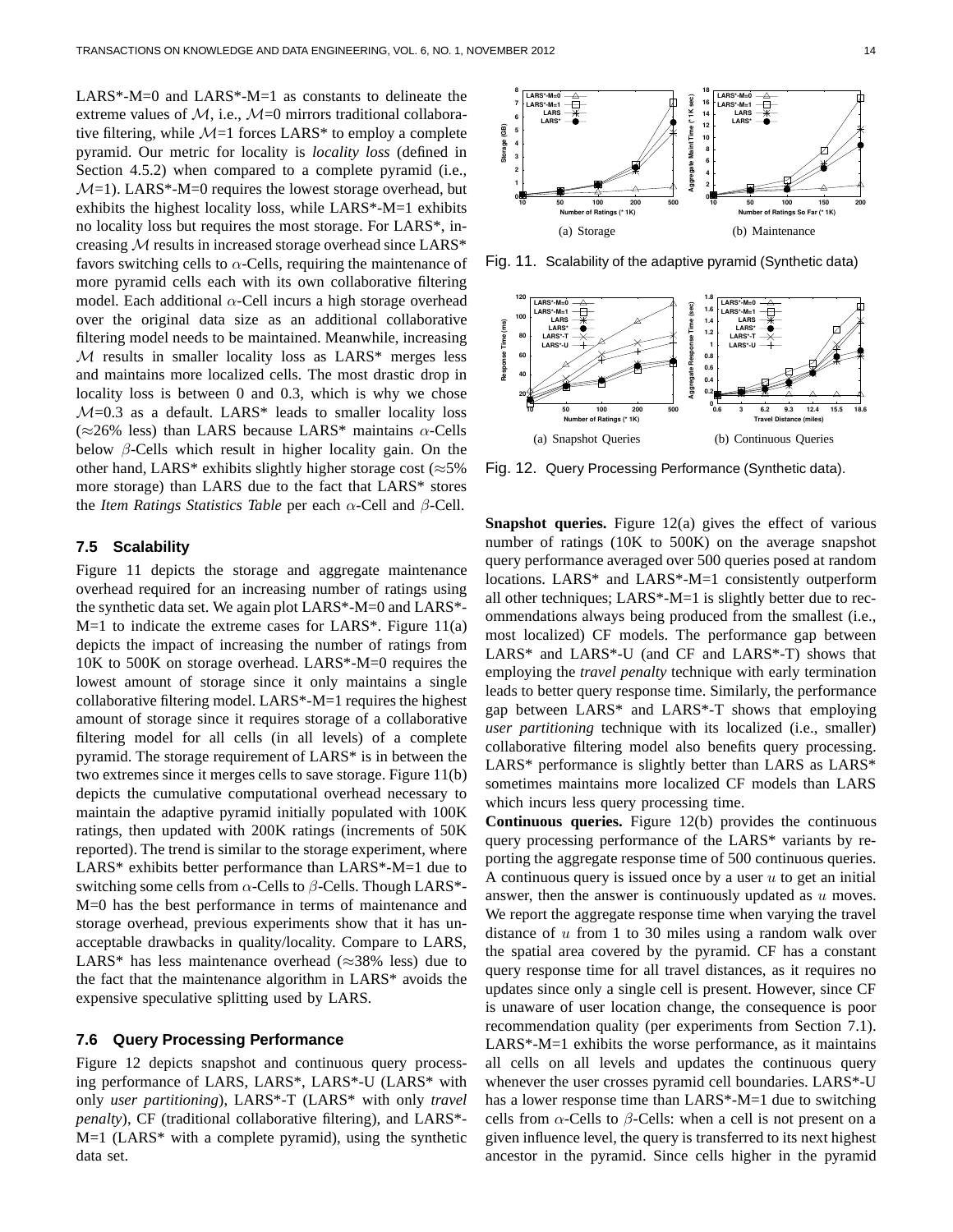cover larger spatial regions, query updates occur less often. LARS\*-T exhibits slightly higher query processing overhead compared to LARS\*-U: even though LARS\*-T employs the early termination algorithm, it uses a large (system-wide) collaborative filtering model to (re)generate recommendations once users cross boundaries in the penalty grid. LARS\* exhibits a better aggregate response time since it employs the early termination algorithm using a localized (i.e., smaller) collaborative filtering model to produce results while also switching cells to  $\beta$ -Cells to reduce update frequency. LARS has a slightly better performance than LARS<sup>\*</sup> as LARS tends to merge more cells at higher levels in the pyramid structure.

# **8 RELATED WORK**

**Location-based services**. Current location-based services employ two main methods to provide interesting destinations to users. (1) KNN techniques [22] and variants (e.g., aggregate KNN [24]) simply retrieve the k objects nearest to a user and are completely removed from any notion of user *personalization*. (2) Preference methods such as skylines [25] (and spatial variants  $[26]$ ) and location-based top- $k$  methods  $[27]$  require users to express *explicit* preference constraints. Conversely, *LARS\** is the first location-based service to consider *implicit* preferences by using location-based ratings to help users discover new items.

Recent research has proposed the problem of hyper-local place ranking [28]. Given a user location and query string (e.g., "French restaurant"), hyper-local ranking provides a list of top- $k$  points of interest influenced by previously logged directional queries (e.g., map direction searches from point A to point B). While similar in spirit to LARS\*, hyper-local ranking is fundamentally different from our work as it does *not personalize* answers to the querying user, i.e., two users issuing the same search term from the same location will receive exactly the same ranked answer.

**Traditional recommenders**. A wide array of techniques are capable of producing recommendations using non-spatial ratings for non-spatial items represented as the triple (*user*, *rating*, *item*) (see [4] for a comprehensive survey). We refer to these as "traditional" recommendation techniques. The closest these approaches come to considering location is by incorporating contextual attributes into statistical recommendation models (e.g., weather, traffic to a destination) [29]. However, no traditional approach has studied explicit locationbased ratings as done in LARS\*. Some existing commercial applications make cursory use of location when proposing interesting items to users. For instance, Netflix displays a "local favorites" list containing popular movies for a user's given city. However, these movies are *not* personalized to each user (e.g., using recommendation techniques); rather, this list is built using aggregate rental data for a particular city [30]. LARS\*, on the other hand, produces personalized recommendations influenced by location-based ratings and a query location.

**Location-aware recommenders**. The CityVoyager system [31] mines a user's personal GPS trajectory data to determine her preferred shopping sites, and provides recommendation based on where the system predicts the user is likely to go in the future. *LARS\**, conversely, does not attempt to predict future user movement, as it produces recommendations influenced by user and/or item locations embedded in community ratings.

The spatial activity recommendation system [32] mines GPS trajectory data with embedded user-provided tags in order to detect interesting activities located in a city (e.g., art exhibits and dining near downtown). It uses this data to answer two query types: (a) given an activity type, return where in the city this activity is happening, and (b) given an explicit spatial region, provide the activities available in this region. This is a vastly different problem than we study in this paper. LARS\* does not mine activities from GPS data for use as suggestions for a given spatial region. Rather, we apply LARS\* to a more traditional recommendation problem that uses community opinion histories to produce recommendations.

Geo-measured friend-based collaborative filtering [33] produces recommendations by using only ratings that are from a querying user's social-network friends that live in the same city. This technique only addresses user location embedded in ratings. LARS\*, on the other hand, addresses three possible types of location-based ratings. More importantly, LARS\* is a complete system (not just a recommendation technique) that employs efficiency and scalability techniques (e.g., partial pyramid structure, early query termination) necessary for deployment in actual large-scale applications.

# **9 CONCLUSION**

LARS\*, our proposed location-aware recommender system, tackles a problem untouched by traditional recommender systems by dealing with three types of location-based ratings: *spatial ratings for non-spatial items*, *non-spatial ratings for spatial items*, and *spatial ratings for spatial items*. LARS\* employs *user partitioning* and *travel penalty* techniques to support spatial ratings and spatial items, respectively. Both techniques can be applied separately or in concert to support the various types of location-based ratings. Experimental analysis using real and synthetic data sets show that LARS\* is efficient, scalable, and provides better quality recommendations than techniques used in traditional recommender systems.

## **REFERENCES**

- [1] G. Linden et al, "Amazon.com Recommendations: Item-to-Item Collaborative Filtering," *IEEE Internet Computing*, vol. 7, no. 1, pp. 76–80, 2003.
- [2] P. Resnick, N. Iacovou, M. Suchak, P. Bergstrom, and J. Riedl, "GroupLens: An Open Architecture for Collaborative Filtering of Netnews," in *CSWC*, 1994.
- [3] "The Facebook Blog, "Facebook Places": http://tinyurl.com/3aetfs3."
- [4] G. Adomavicius and A. Tuzhilin, "Toward the Next Generation of Recommender Systems: A Survey of the State-of-the-Art and Possible Extensions," *IEEE Transactions on Knowledge and Data Engineering, TKDE*, vol. 17, no. 6, pp. 734–749, 2005.
- [5] "MovieLens: http://www.movielens.org/."
- [6] "Foursquare: http://foursquare.com."
- [7] "New York Times A Peek Into Netflix Queues: http://www.nytimes.com/interactive/2010/01/10/nyregion/20100110 netflix-map.html."
- [8] J. J. Levandoski, M. Sarwat, A. Eldawy, and M. F. Mokbel, "LARS: A Location-Aware Recommender System," in *Proceedings of the International Conference on Data Engineering, ICDE*, 2012.